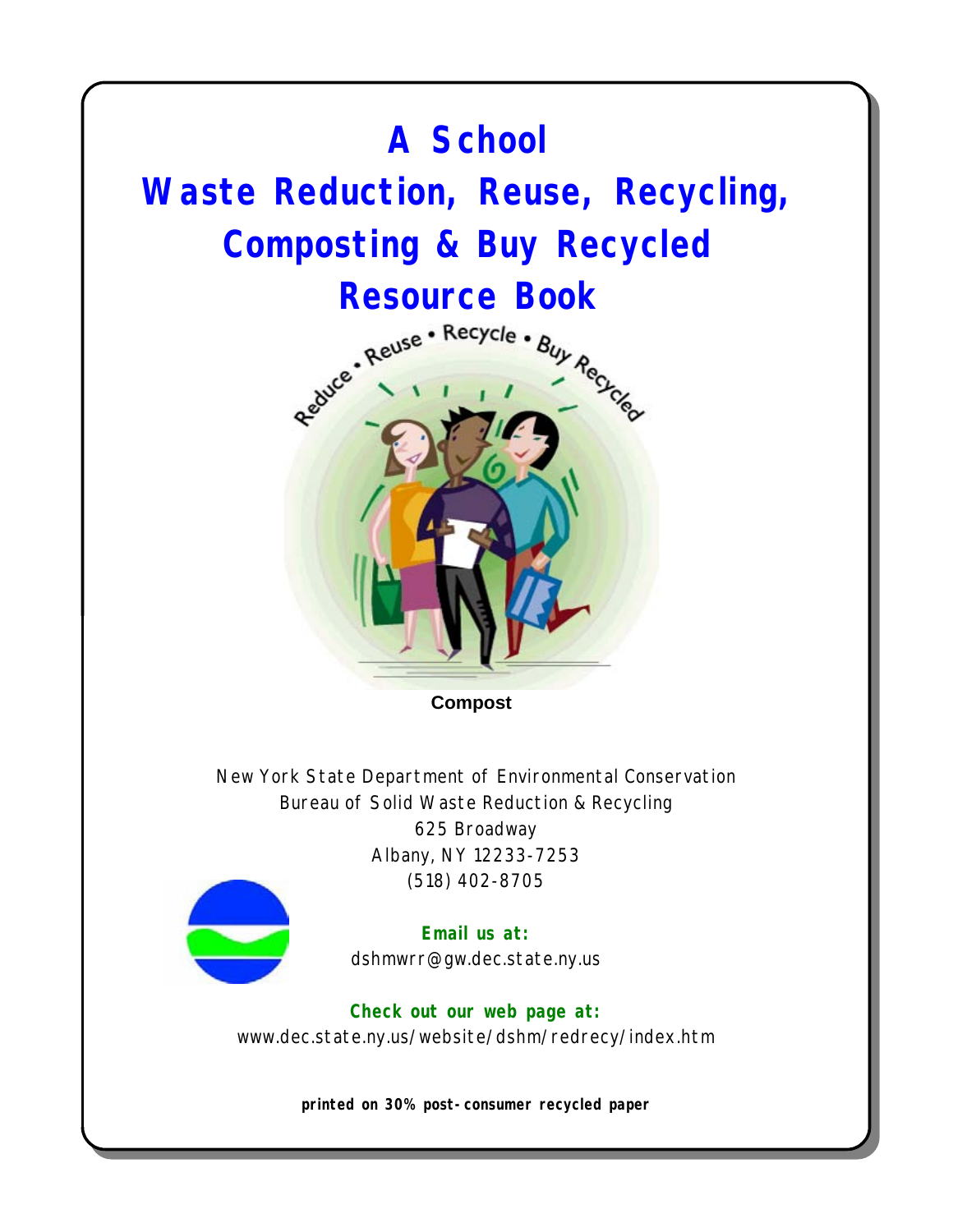#### **WHAT'S IN THIS RESOURCE BOOK**

| <b>Appendices</b> |
|-------------------|
|                   |
|                   |
|                   |
|                   |
|                   |
|                   |
|                   |
|                   |









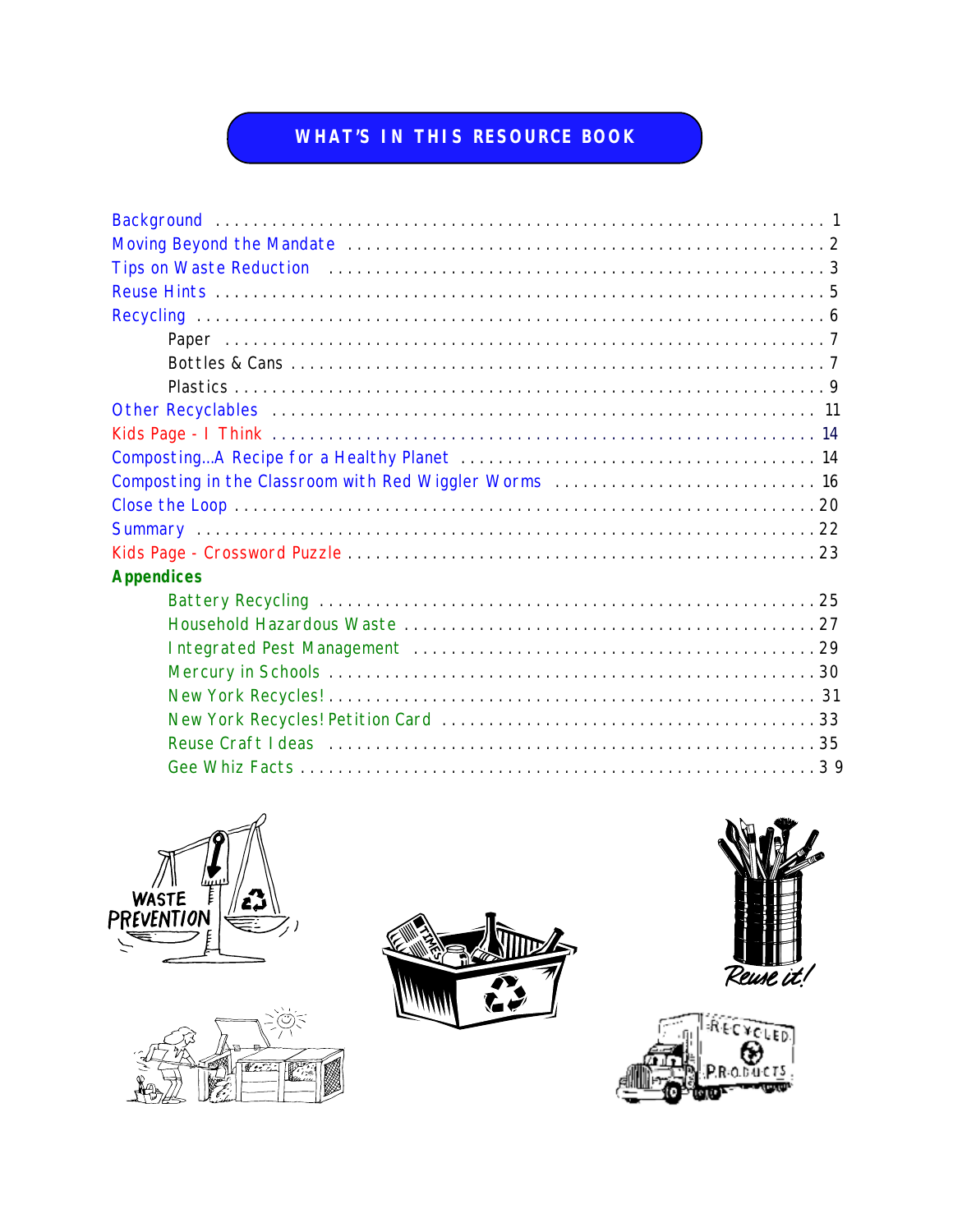<span id="page-2-0"></span>The purpose of this Resource Book is to provide you with some basic information on a waste reduction, reuse, recycling, composting and buying recycled products and packaging program for your school.

The school office that is responsible for the oversight and management of solid waste is the likely candidate to be responsible for the waste reduction, reuse, recycling and composting. Your procurement office should be responsible for the purchasing of recycled products and packaging.

All directives concerning this program need to come out of the Superintendent's Office. If everyone knows that upper management is behind this program you will have better participation. But everyone should be involved... students, teachers, custodial staff, office staff, principals, PTOs/PTA's... everyone!

**BACKGROUND**

According to our latest numbers, New Yorkers generates about 5.0 pounds of trash each day. There is a tremendous cost to both society and the environment to collect and dispose of this waste material. In addition, if we are landfilling or incinerating our wastes, the resources contained in those waste materials are no longer available to us in a useful form. The advent of widespread recycling has changed the way many of us view our trash. Instead of a useless "waste", we have come to realize that much of what we once threw away can be used again many times over.



New York State addressed our garbage problem in the March 1987 New York State Solid Waste Management Plan. The original plan established a way to address the State's solid waste problem. The plan is as follows:

< first, to **reduce** the amount of solid waste generated;

< second, to **reuse** material for the purpose for which it was originally intended or to **recycle** material that cannot be reused;

< third, to **recover**, in an environmentally acceptable manner, energy from solid waste that cannot be economically and technically reused or recycled; and < fourth, to **dispose** of solid waste that is not being reused, recycled or from which energy is not being recovered, by land burial or other methods approved by the DEC.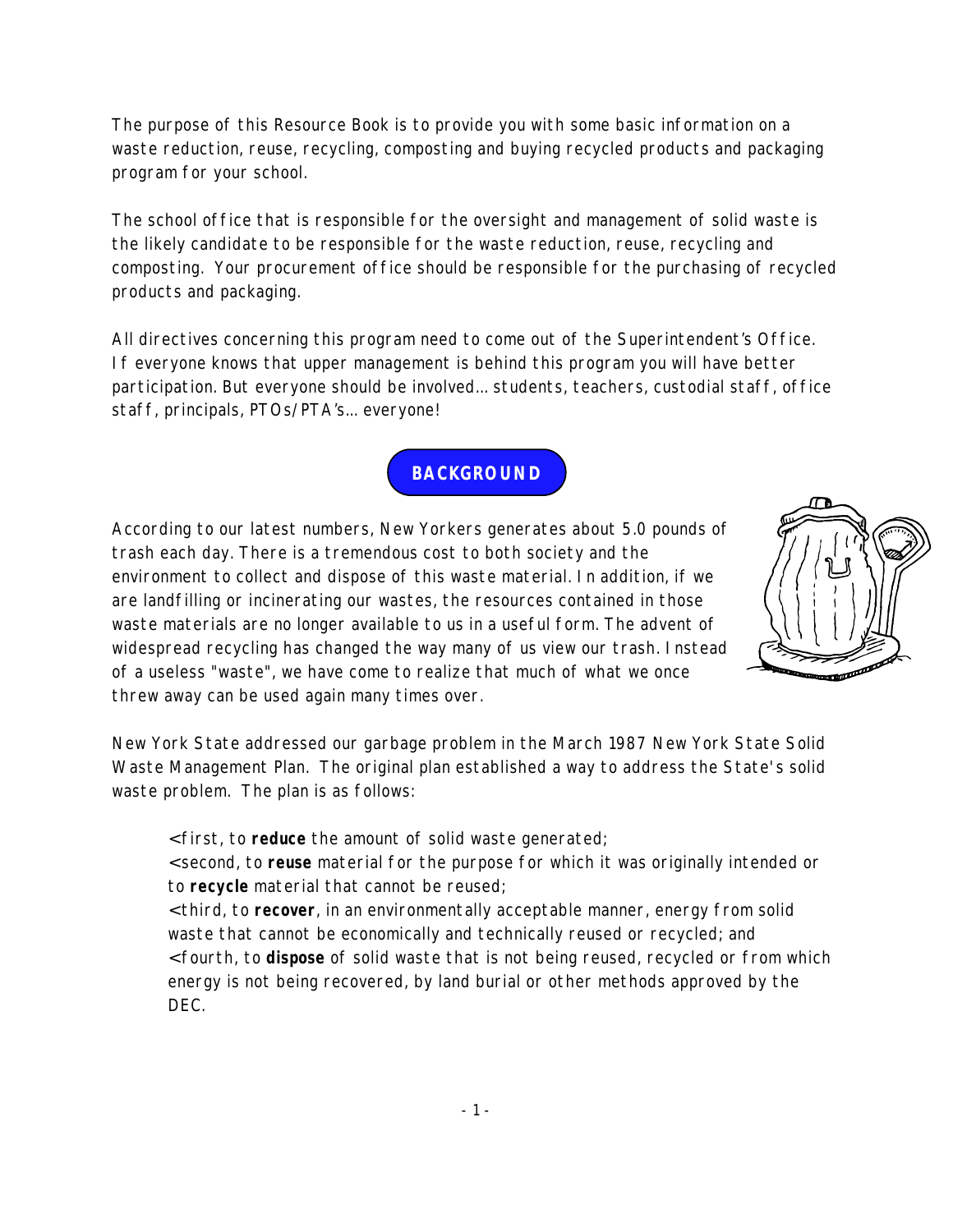<span id="page-3-0"></span>The New York State Solid Waste Management Plan established a 50% waste reduction/reuse/recycling goal by 1997 (8-10% waste reduction, 40-42% reuse/recycling).

Each municipality was required by Chapter 70, Laws of 1988, to have a recycling law or ordinance requiring source separation of recyclables by September 1, 1992. The municipalities developed a recycling program that fit their needs and met the goals established by the State. Each municipality has their own penalties or fines for those people who do not recycle.

Recycling is required for everyone who generates garbage in New York State. Recycling is one part of a total solid waste management program, waste reduction and reuse take precedence in a comprehensive solid waste management program.

#### **MOVING BEYOND THE MANDATE**



In accordance with the Solid Waste Management Act of 1988, New York schools must recycle right along with other municipal agencies, residents and businesses. It is important not only that schools make certain that their program meets the requirements of the law, but that they do not send young people mixed messages by having them recycle one thing at home but not at school. Many municipalities have gone far beyond what is required and recycle

many additional items for which they are able to find markets. As more and more industries start to use recyclables as a raw material to manufacture new products, it may be possible (and financially beneficial) to recycle many items that we may currently throw away. What follows are some suggestions as to how you might improve an existing school recycling program;

**Evaluate Your Current Recycling Program**. Review your current recycling program. Make certain that you are recycling all of the items required by your local law. If you are not, meet with your hauler and custodial staff to get your school in compliance.

**Contact Your Municipal Recycling Coordinator.** Your city/town probably collects many recyclable items. Your local coordinator may be able to provide you with information on what is mandated in your community and how to prepare these items. Check out this website for your coordinator - **<www.dec.state.ny.us/website/dshm/redrecy/coords.htm>**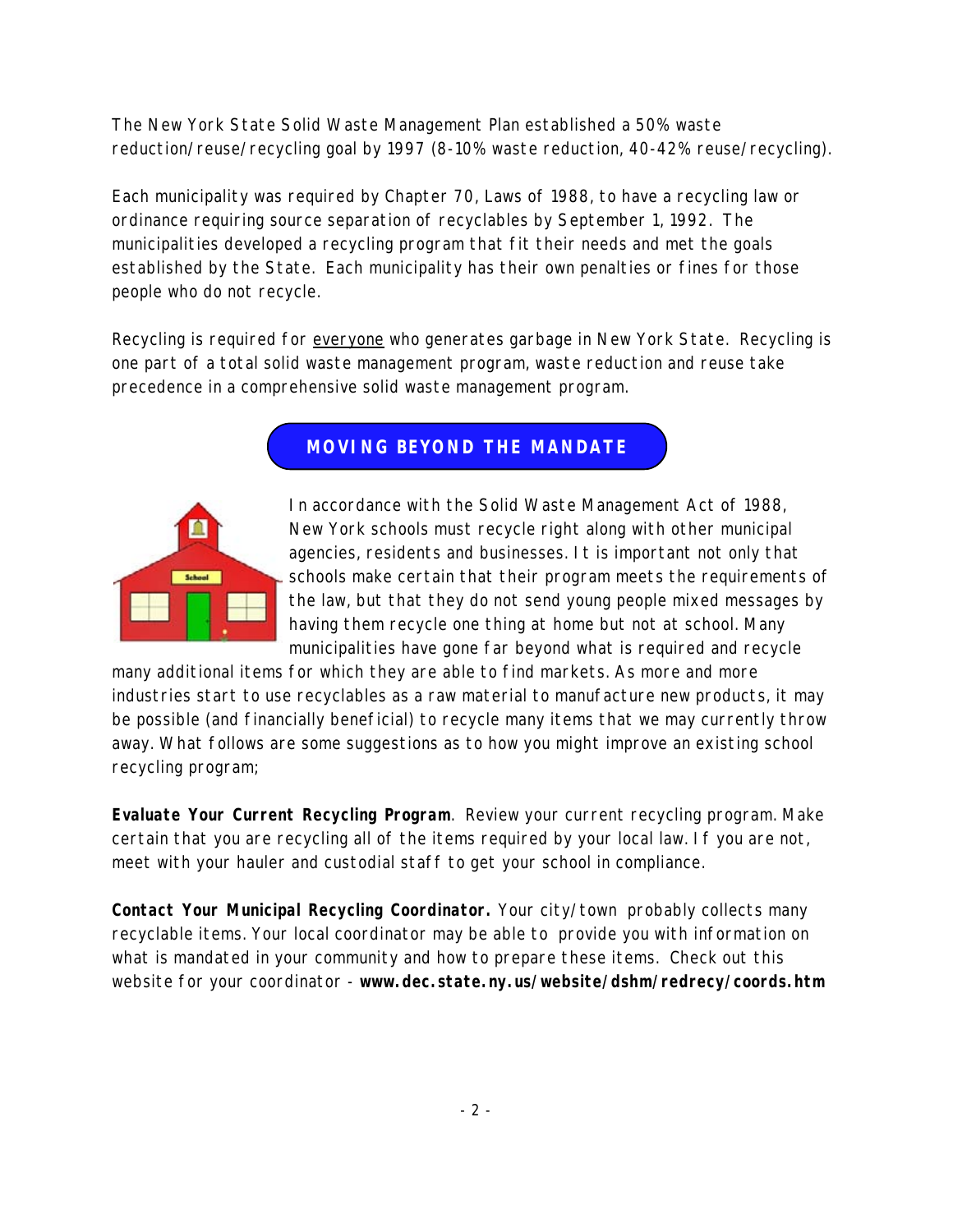<span id="page-4-0"></span>**Take a Long Look at Quality.** Because collected recyclables are a raw material for industry, they must meet manufacturers' specifications just like any other raw material. This means that quality does count. Improperly prepared recyclables may lose value or become so contaminated that they cannot be recovered and must be disposed of as trash instead. For example, the addition of a broken ceramic cup or pyrex dish to a truck load of glass containers at a glass recycling plant may result in rejection of that entire load. Recyclables contaminated with food residue may cause odor or pest problems. Thus it is important that school staff and students are reminded on a regular basis of the proper items and the correct methods of preparation.

**Make Waste Reduction a Priority**. Reducing waste whenever possible results in even more environmental benefits than recycling. See "Tips on Waste Reduction" for some ideas on how you can reduce waste at your school and save money at the same time.



**Evaluate Your Purchasing Habits.** For recycling to be successful, we must all work to create markets for those products that are made from recycled materials. All sorts of paper products, office supplies and playground equipment are now made from recycled materials. The cost of these products is competitive with products made from new raw materials and quality is not only comparable, but is better in some cases. Schools, and any municipal agency, can buy these products from state contracts for further cost savings.

**Publicize Program Success**. It is important that everyone have an opportunity to see the results of their efforts. Utilize morning announcements and your school newsletter to let everyone at the school know how they are doing, i.e., how many tons of paper were recycled, revenue from returnable cans, natural resources saved, etc. (See Gee Whiz, page 40.)

**Make Recycling an Integral Part of Your Curriculum.** This booklet contains many suggestions for how you might integrate recycling into your regular classroom activities including: integrate composting into your science program, the poster contest into your art program, collecting reusables as a community service project, etc. We hope that you and your staff will view recycling as an opportunity to teach young people the importance of stewardship of natural resources.



Although recycling is an important part of any waste management strategy, the greatest environmental benefits are achieved through source reduction and reuse. Consider a simple example; We can reduce trash disposal and save raw materials if we collect plastic grocery bags for recycling and incorporate them into a new product such as plastic lumber.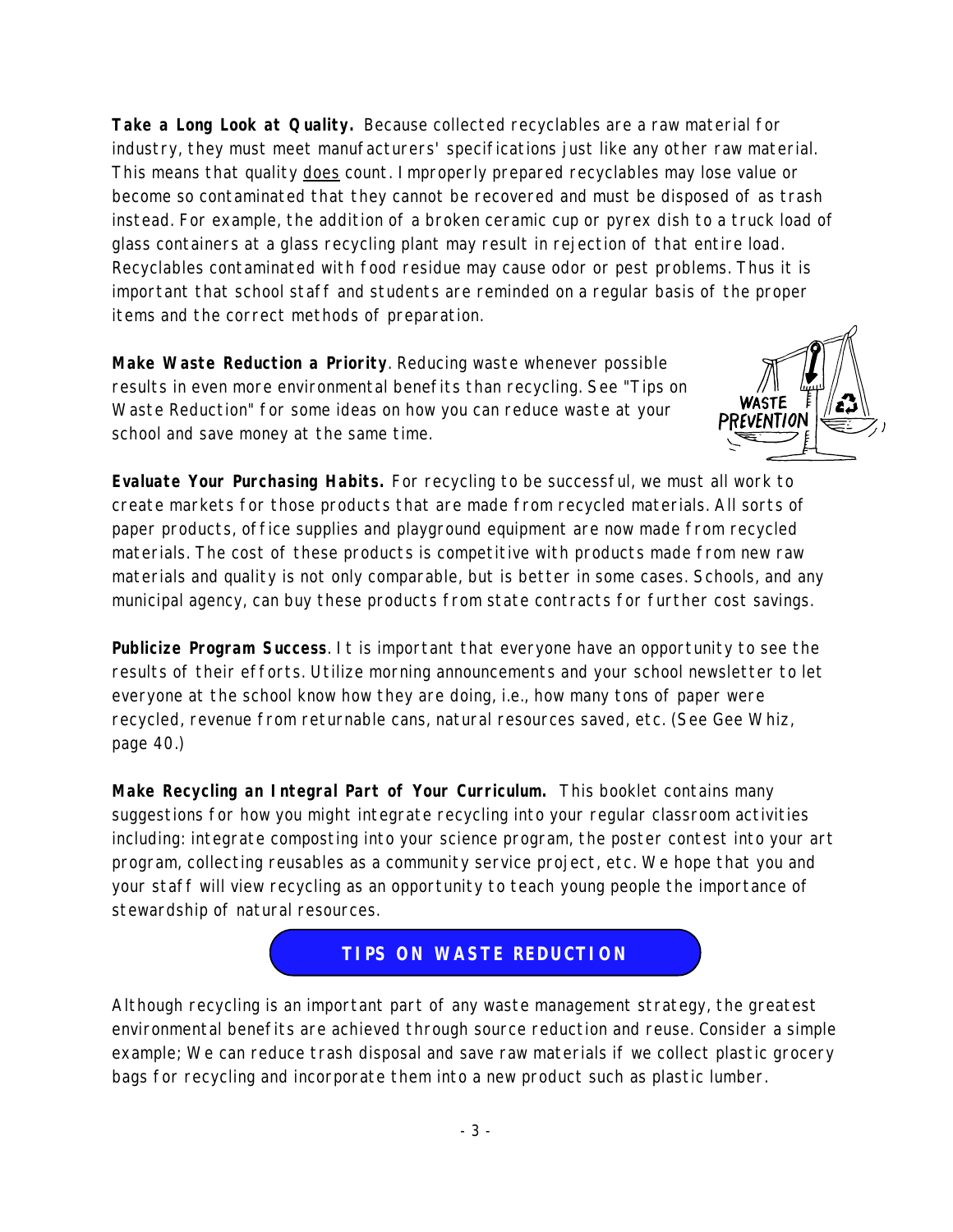However, a better option would be to take no bag at all, as no natural resources or energy are used to first produce, then collect and reprocess disposable bags. Using a reusable canvas or string bag would have similar environmental benefits as the bag could replace thousands of disposable bags over its useful life. Any organization reviewing their waste management strategy should first consider ways to reduce waste and incorporate reusable products to achieve the maximum benefit to the environment.

We hope that you will consider some of the following suggestions to reduce the waste stream generated by your school. Your efforts may provide the additional benefit of saving money as well. Remember, even small changes can make a big difference!

- 1. Make double-sided copies whenever possible. This can dramatically reduce your paper usage.
- 2. Send mailings home with one student per family, instead of multiple copies of the same information.
- 3. Instead of making individual copies for everyone, use a routing slip when circulating information to staff, or post notices on a bulletin board.
- 4. Use reusable envelopes for interoffice mail.
- 5. If applicable, use electronic mail instead of making hard copies of all communications.
- 6. Request the removal of your name from junk mail lists by writing to the: Direct Mail Marketing Association P.O. Box 643 Carmel, N.Y. 10512
- 7. If possible, limit the number of subscriptions to periodicals and have classrooms share them. This will reduce both trash and subscription costs.
- 8. Arrange to have a vendor collect and recharge empty laser printer toner cartridges. Such cartridges can be recharged several times, saving money and reducing waste generation.
- 9. Encourage employees and students to reuse paper clips, rubber bands and brass fasteners. These should be removed before recycling white office paper anyway.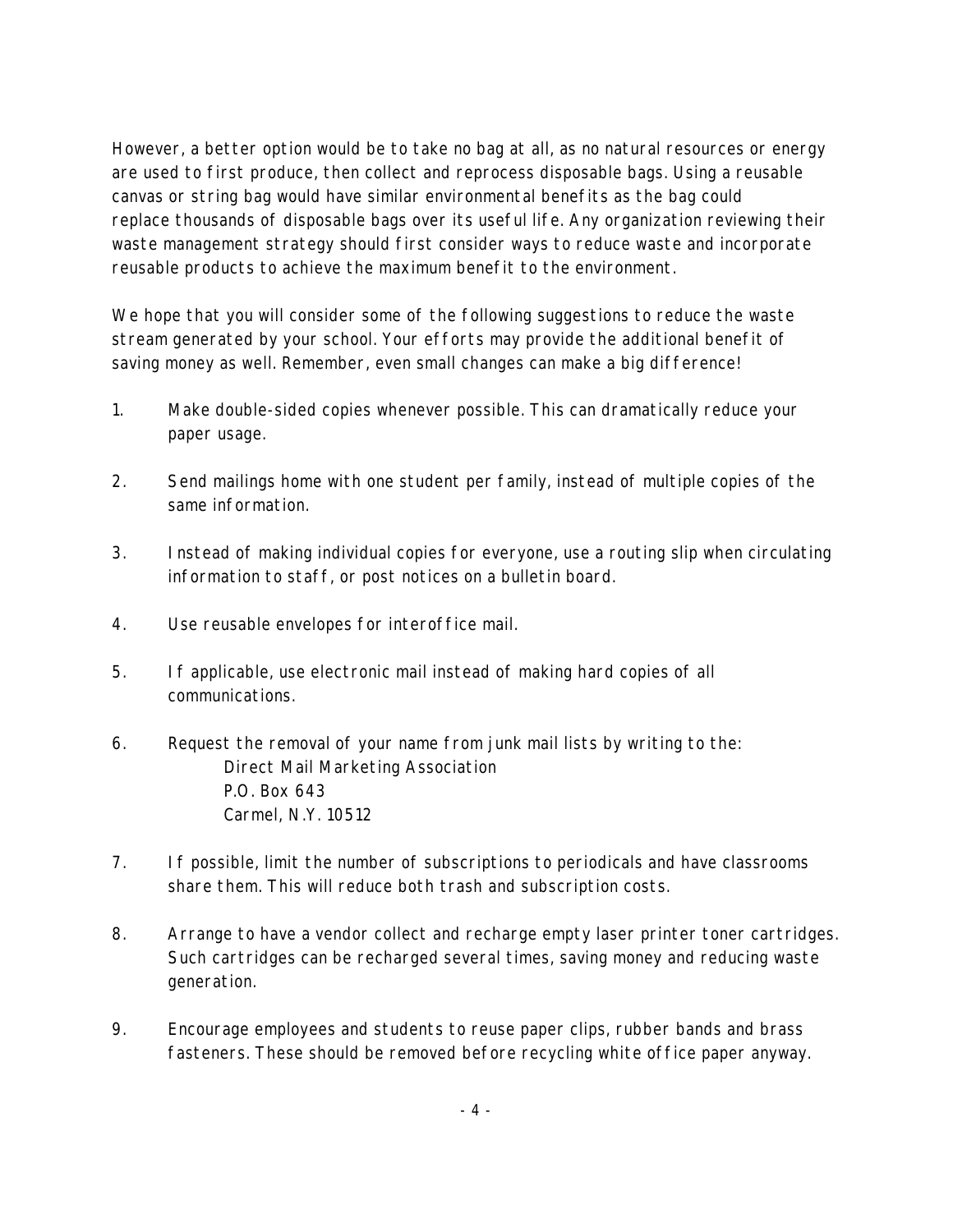- <span id="page-6-0"></span>10. Use scrap paper for messages. If you have access to a wax binder, you can make your own scrap pads.
- 11. Require suppliers who deliver products on pallets or in metal drums to take them back.
- 12. Have your cafeteria switch to reusable utensils and crockery instead of throwaways whenever possible. Investigate the possibility of switching to refillable containers for milk and juice.



13. Encourage students who bring their lunch to use a reusable lunch box and thermos instead of brown paper bags and disposable drink containers.

14. Set up vermicomposting (worm composting) bins in individual classrooms as part of your science program.

- 15. Replace single-strike film typewriter ribbons with ink impregnated nylon multi strike ribbons. The multi strike ribbons last 6-10 times as long as the single strike variety. Do the same for printers that can utilize multi strike ribbons.
- 16. Replace ball-point or felt tip pens with ones that take refills.
- 17. Do not purchase envelopes with cellophane windows or self-adhering note pads. If the windows are necessary, purchase the ones which have no covering over the window.
- 18. Purchase reusable and washable cleaning cloths, aprons, tablecloths, etc., rather than single-use disposable products.
- 19. Buy institutional sizes of cleaning supplies, food products, beverages, etc. and repackage into smaller, reusable dispensers.
- 20. Buy recycled content paper products, like, copier paper, paper towels, napkins, toilet paper, etc.



You may also want to incorporate reuse into special projects or activities at the school. A few examples of this type of project are listed.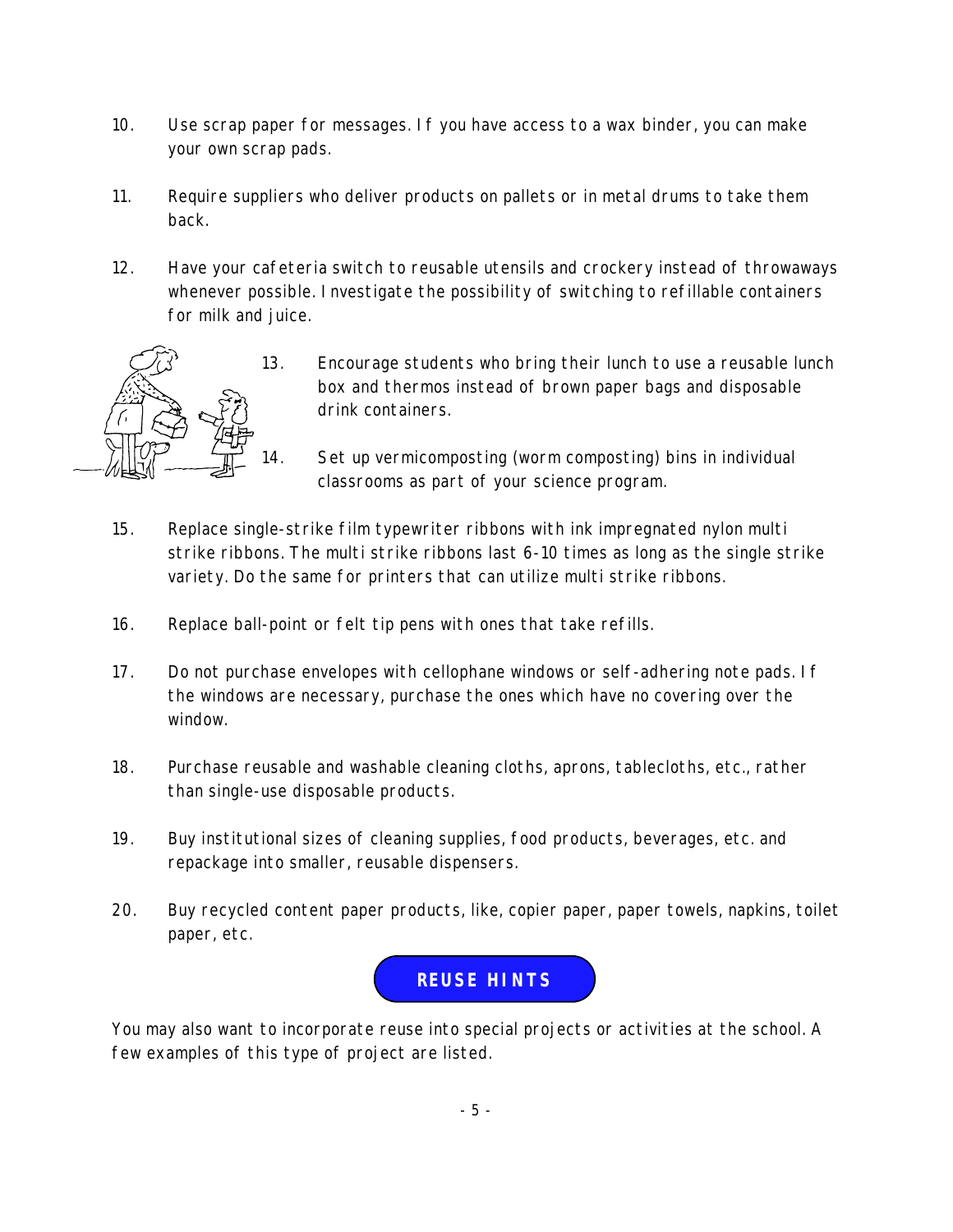- <span id="page-7-0"></span>1. Hold a "SWAP DAY". Have student bring in items from home to swap with other children. (Of course parental permission will be needed.) You may want to limit the types of items that can be brought in to items such as books or small toys to facilitate "even" trading. This can be part of a history lesson in the development of trade and monetary systems.
- 2. Collect other reusables such as clothing for local charities.
- 3. Maintain a free listing service of used musical instruments and sporting equipment in your school newsletter. Parents will appreciate this effort! It may encourage some children to try an activity that their family might not be able to otherwise afford.
- 4. Incorporate the use of reusables into your art program. Host a sculpture contest in which the children make their creations from items that would have been recycled or thrown away. This can be fun even without the added incentive of a contest.
- 5. Incorporate the use of reusables into your science program by hosting an inventors fair. Have the children design some machine or other contraption from found items. You will be amazed at what the children come up with!
- 6. Establish a bird feeding/observation area with feeders made from containers that have already been used once for another purpose such as milk jugs, paper milk cartons, soda bottles, etc. Establish a site where these feeders can stay for an extended period of time. Allow the children some observation time to record which birds frequent the different feeders.

## **RECYCLING**

All schools should recycle what is mandated in their community. A basic recycling program would include paper, metal, glass, and plastic. But there is much more to consider. The following provides you with information on the basic recyclables and other recyclables to consider.

#### **PAPER RECYCLING**

Paper constitutes the largest single component of the municipal waste stream - over 1/3 by weight. Markets exist for many types of waste paper. When we recycle paper into new paper instead of using new raw materials, we reduce: waste disposal, the need to cut down trees, energy consumption, air and water pollution and greenhouse gas emissions. Ask for our STOP RIGHT THERE - Paper Recycling Handbook.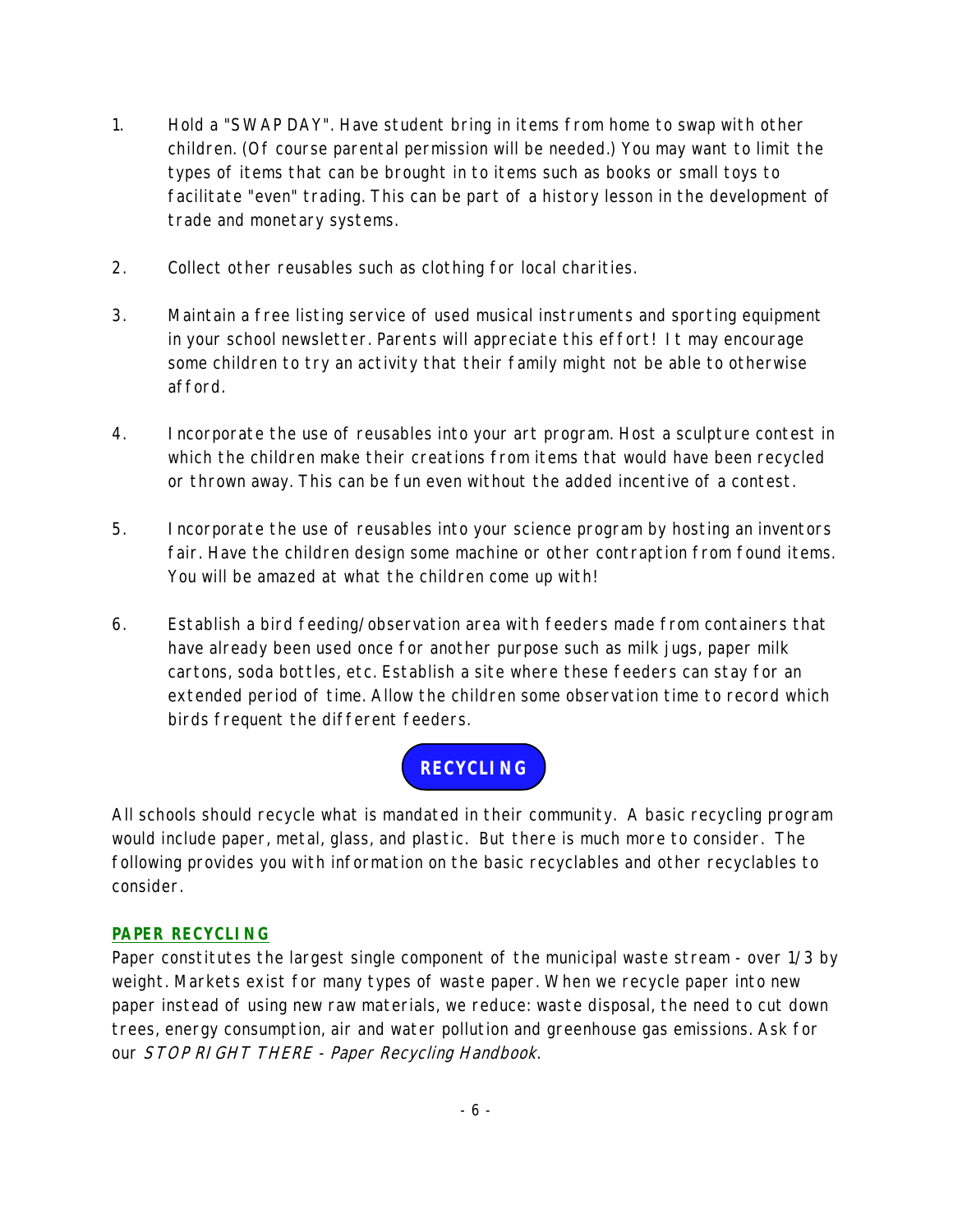<span id="page-8-0"></span>Remember, collecting paper for recycling is only half of the cycle. You need to have a proactive purchasing program to buy paper made from post-consumer recycled materials. Recycled paper is available in all types with quality and pricing comparable to paper made from "virgin" raw materials.

Waste paper is traded on a worldwide commodity basis through a network of brokers and exporters. The paper market has stringent quality requirements for it's approximately 51 grades of paper stock and 33 additional specialty grades. The four categories of paper that are most relevant to general business or school recycling programs are:

**High-grade white office paper** includes white typing, writing, and copy paper, white scratch paper, index cards and computer paper. Prohibited materials include carbon paper, blueprint paper, tape and glue, post-it notes, newspaper, corrugated, tissues and paper cups.



**Mixed office paper** is recovered from offices and schools in an unsorted but clean form, and usually includes colored paper, junk mail and glossy paper.

**Corrugated cardboard** is used to ship merchandise. For maximum value, contaminants such as polystyrene, packing materials, plastic-coated cartons and other debris should be removed.

**Old newspaper** as delivered to a household. Newspaper must be clean, dry and stored out of direct sunlight.

Paper markets fluctuate with supply and demand. When the supply of paper is plentiful, markets retain suppliers of high-quality materials who can guarantee large tonnages of paper free of contaminants. Therefore, it is advisable to design your program to maximize both quality and quantity of the waste paper collected.

#### **GLASS BOTTLES & METAL CANS**

All schools should have a program in place to recycle all glass & metal food and beverage containers. This includes both the containers generated during food preparation as well as those generated by vending machines, lunches brought to school, etc. Since these items are also collected in much larger quantities from homes in every community, your school may want to use the same collection and processing system that serves local residents.

#### **Why recycle glass & metal food containers?**

o Throwing these items away is a waste of natural resources. Aluminum cans, steel cans and glass bottles can be readily made into new cans and bottles without any loss in quality.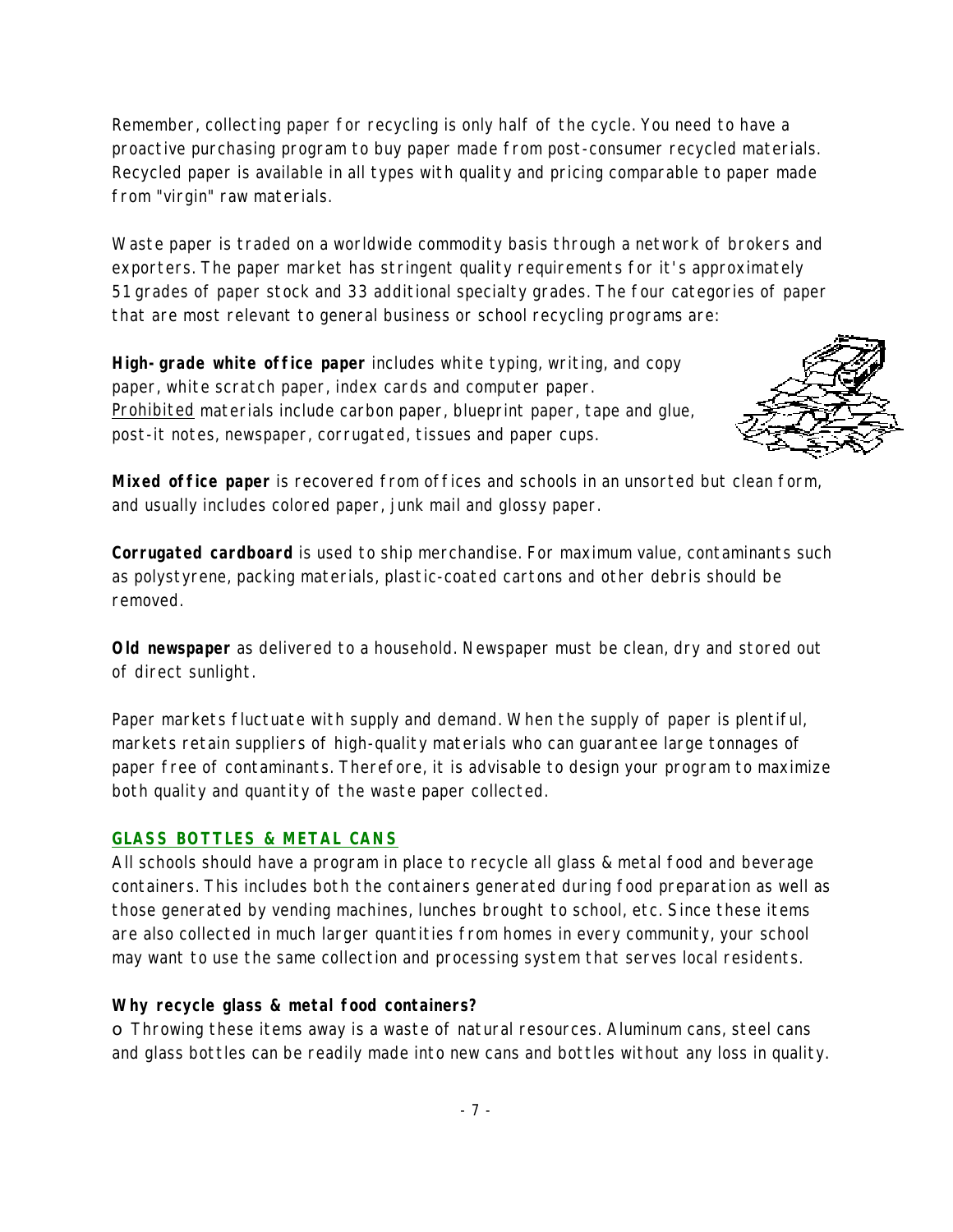Thus the same natural resources can be used many times over, instead of always mining for new natural resources.

o As a general rule, the manufacturing of new consumer goods from recycled materials uses less energy and creates less air and water pollution than using new natural resources. Aluminum is a very dramatic example of this, as it takes 95% more energy to make an aluminum can from bauxite than it does to make that same can from recycled aluminum.

o Some of these cans and bottles may be returnable. If your school has a soda machine, these cans and bottles can be redeemed.

**How are glass & metal food and beverage containers made into new containers?**



When aluminum cans are recycled they are simply "melted" and new aluminum is made. Steel cans are detinned, the tin is reclaimed and the rest of the can is recycled into new steel. Glass containers are separated by color, then crushed into "cullet", and then mixed with some new raw materials (sand, soda ash, limestone) and then made into new containers.

**How do you prepare bottles and cans for recycling?** All bottles and cans should be rinsed out.

#### **How do you design an efficient collection system?**

It is essential that your collection system be as convenient as possible. In general, you should have recycling containers wherever you have trash containers. Good signage is also extremely important. Special recycling containers are available which have slots or small holes ideally designed to only accept a certain material. For example, some have a round hole for cans, others a narrow slot designed to take only newspapers. Outdoor collections bins or dumpsters should be locked to minimize contamination.

#### **How do you work with your collection service?**

Whether your collection service is provided by the town or you contract privately to have your trash and recyclables removed, it is important to work with your hauler to design a system that works well with your pick-up schedule. This becomes important when you are deciding on the size and number of containers needed to properly store all of the materials that you generate between pick ups. It is important to minimize glass breakage to the extent possible.

**Remember** that municipalities are required by state law to "provide for separation" of recyclables. It is illegal for your hauler to take trash commingled with recyclables and

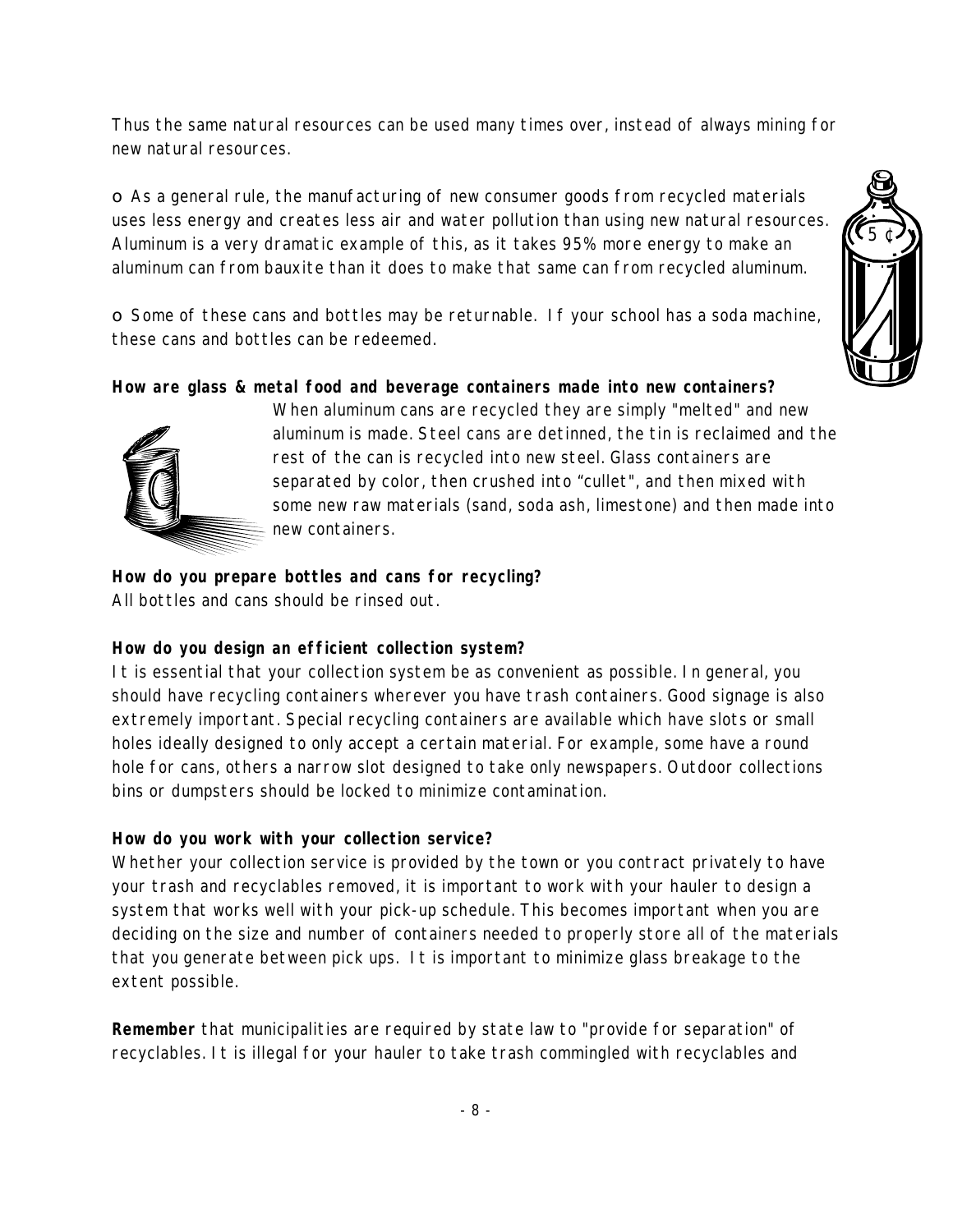<span id="page-10-0"></span>separate them at a later time. Although some materials may be stored together (such as bottles & cans) without contaminating one another, common sense tells us that if certain materials are to be recycled then some pre-segregation is necessary to prevent contamination of the collected materials. For example, if cafeteria and other wet waste are mixed with any type of paper, the paper materials will become contaminated and unfit for recycling.

#### **What else in important?**

Educate your students, faculty and staff. As with all recycling efforts, the education process should be ongoing. Utilize your morning announcements and school newsletter to provide regular updates. Have a poster or logo contest to kick off your program.

#### **PLASTICS RECYCLING**

Although plastics make up only nine (9) percent of our waste stream, that amount continues to grow, as does the public's interest in recycling as much of this material as possible. What follows are answers to some of the most commonly asked questions about plastics recycling.

#### **What is plastic?**

The word "plastics" comes from the Greek word it "plastikos", which means "to form".

Almost all plastics begin as fossil fuels - mainly petroleum, natural gas and coal. Plastic manufacturers refine, heat, pressurize or treat these fuels with catalysts to convert them into simple chemicals, called monomers, such as ethylene, propylene, etc. These monomers are then treated with heat, pressure and a wide range of chemicals in a process called polymerization. The process combines simple monomers into ever-increasing chains called polymers, or plastic resins. The wide variety of resins and additives account for the wide range of products made from plastics.



#### **What type of information does the container code system provide?**

In 1988, the Society of the Plastics Industry introduced a container coding system to help make separation of the different resins easier. The system identifies the six most common thermoplastic resins by a number either stamped or molded into the plastic  $(#1 -6)$ . Mixed resins are identified by a  $#7$ . The number is enclosed by the chasing arrows symbol, with an abbreviation for the chemical name being listed under the symbol. The symbol is sometimes mistakenly thought to denote recyclability on a local level.

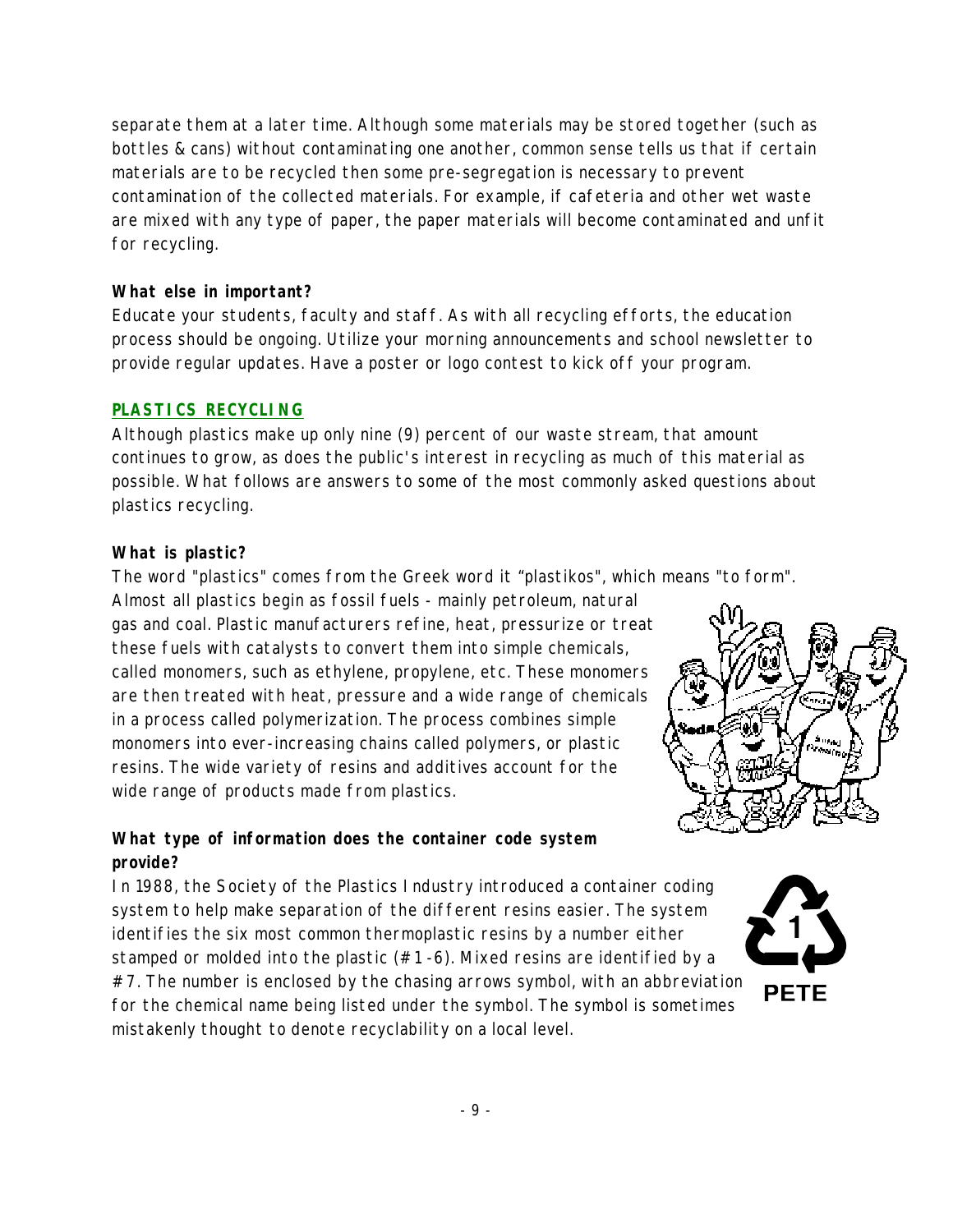#### **Are all plastics recyclable?**

Which resins a community decides to recycle will be affected by a combination of factors including: the availability of markets, the cost of collection and sorting, and the price paid per ton for particular resins. **Most municipal programs in New York collect only resins #1 and #2.** These two resins are the most valuable and make up the largest percentage of plastic waste generated by a household. When in doubt as to whether or not a type of resin or container is accepted in your local program, it is always best to contact your local recycling coordinator. Adding the wrong kind of material to your bin can adversely affect the quality and value of the collected materials.

#### **What happens to the plastics that I recycle now?**

Bottles usually end up at a materials recycling facility or "MRF", where the different resins are separated from each other. The separated resins are then flattened and baled. These bales are then sent to a manufacturer who shreds them into flakes and washes them to remove metal caps, glue and paper. The material is then ready to reprocessed into a new product. PET bottles may end up as carpeting, fleece outerwear, T-shirts, some types of food packaging and fiber fill. HDPE bottles (milk & water jugs) often find new life as new containers, envelopes or protective wear, while the pigmented HDPE bottles may return as plastic lumber or marine pilings.

The following is a summary of the different plastic codes and some common applications:

#### **#1 PET** (Polyethylene terephthalate)

PET is used in the production of soft drink bottles, peanut butter jars... PET can be recycled into fiberfill for sleeping bags, carpet fibers, rope, pillows...

#### **#2 HDPE** (High density polyethylene)

HDPE is found in milk jugs, butter tubs, detergent bottles, motor oil bottles... HDPE can be recycled into flower pots, trash cans, traffic barrier cones, detergent bottles...

#### **#3 V** (Polyvinyl chloride)

PVC is used in shampoo bottles, cooking oil bottles, fast food service items... PVC can be recycled into drainage and irrigation pipes...

#### **#4 LDPE** (Low density polyethylene)

LDPE is found in grocery bags, bread bags, shrink wrap, margarine tub tops... LDPE can be recycled into new grocery bags...

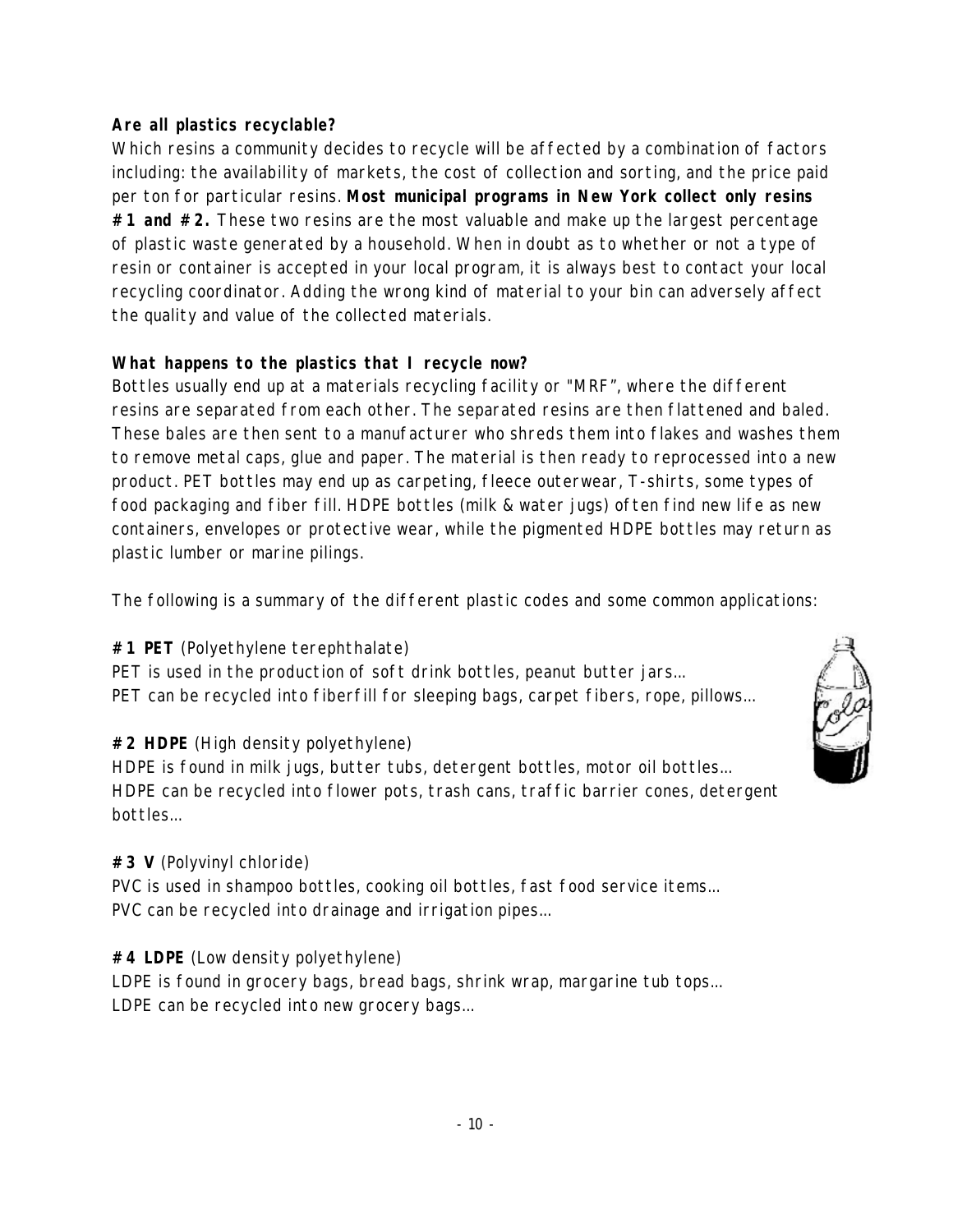#### <span id="page-12-0"></span>**#5 PP** (Polypropylene)

PP is used in most yogurt containers, straws, pancake syrup bottles, bottle caps.... PP can be recycled into plastic lumber, car battery cases, manhole steps...

#### **#6 PS** (Polystyrene)

PS is found in disposable hot cups, packaging materials (peanuts), and meat trays... PS can be recycled into plastic lumber, cassette tape boxes, flower pots...

#### **#7 OTHER**

This is usually a mixture of various plastics, like squeeze ketchup bottles, "microwaveable" dishes...

Other (number 7) is usually not recycled because it is a mixture of different types of plastics.

#### **How Plastics Are Made?**

There are two methods for making plastic containers, **blow-molding** and **injection molding**. Blow-molding produces necked bottles (shampoo bottles) while injection molding produces tubs (margarine tubs).

#### **What can I do to support plastics recycling?**

Contact your local recycling coordinator to find out which types of plastic are recycled in your community. Purchase products that use less plastic to do the same job. Support manufacturers that use recycled plastic to make their product or package by choosing their products over those of manufacturers that do not use recycled plastic.

#### **OTHER RECYCLABLES**

The following are other types of wastes that can be recycled:

#### **CD's, Disks (3.5)**

GreenDisk Services (fee) USA City Link Project (no fee) 2200 Burlington **Attn:** Floppies for Kids Columbia, MO 65202 4060 Highway 59 Phone 1-800-305-3475 Mandeville, LA 70471 Internet address: [www.greendisk.com.](www.greendisk.com)

#### **Junk Mail**

Internet address: <www.obviously.com/junkmail/index.html>

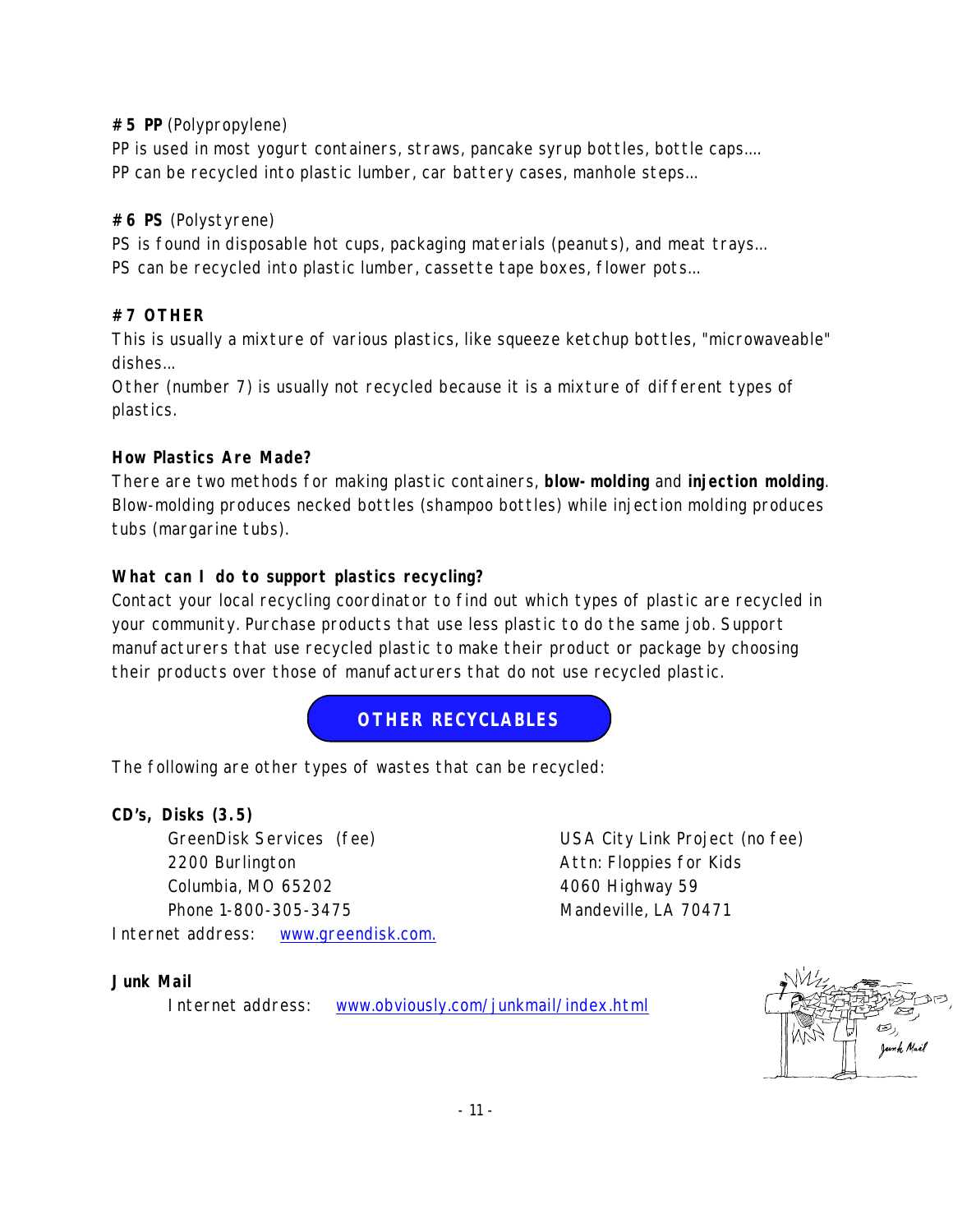#### **Ink Jet Cartridges**

Envirosmart US Postal Service Internet address: <www.enviro-smart.com> (518) 452-4012

Tinta 2000, Inc. Laser Jet Recycling Services P.O. Box 670384 2331 Se Minnesota Ave. Coral Springs, Florida, USA 33067 Topeka, Kansas 66605 Phone: 1 (954) 755-7811 Phone: 785-354-7914 Internet address: www.Tinta2000.com

**Styrofoam Peanuts**

Peanut Hotline: 800-828-2214 Internet address: <www.loosefillpackaging.com>

#### **Fluorescent Lights and Ballasts**

Internet address: <www.aercmti.com/lamps/>

**Batteries** (More on batteries in the appendices) **Nickel Cadmium Batteries** Internet address: <www.rbrc.org/>

**Small Sealed Lead Acid Batteries**

Internet address: <www.batterycouncil.org/recycling.html> The Battery Council International: (312) 664-6610,

#### **Lithium Batteries**

Power Express Batteries, ATTN: Battery Recycling 14388 Union Avenue, San Jose, CA 95124

#### **Caveat**

This vendor list is by no means complete or comprehensive. Vendors listed here are not endorsed by NYSDEC. Their environmental compliance has not been authenticated. You can find more listings by searching the web. Please contact the vendor to find out all pertinent information including costs.

Note: For personal use Ni-Cad and small sealed lead-acid batteries, Home Depot has a dropoff box. Some Radio Shacks also collect Ni-Cads and button batteries.

#### **Smoke Detectors**

Testing your detector with actual smoke is the only way to be sure it will work when needed. The vast majority of smoke detectors are made by First Alert Corporation.

Send old First Alert detectors to: First Alert, Radioactive Waste Disposal 780 McClure Rd Aurora, IL 60504-2495 1-800-323-9005.

Others are made by a Canadian firm called American Sensors, dial 1-800-387-4219 for information.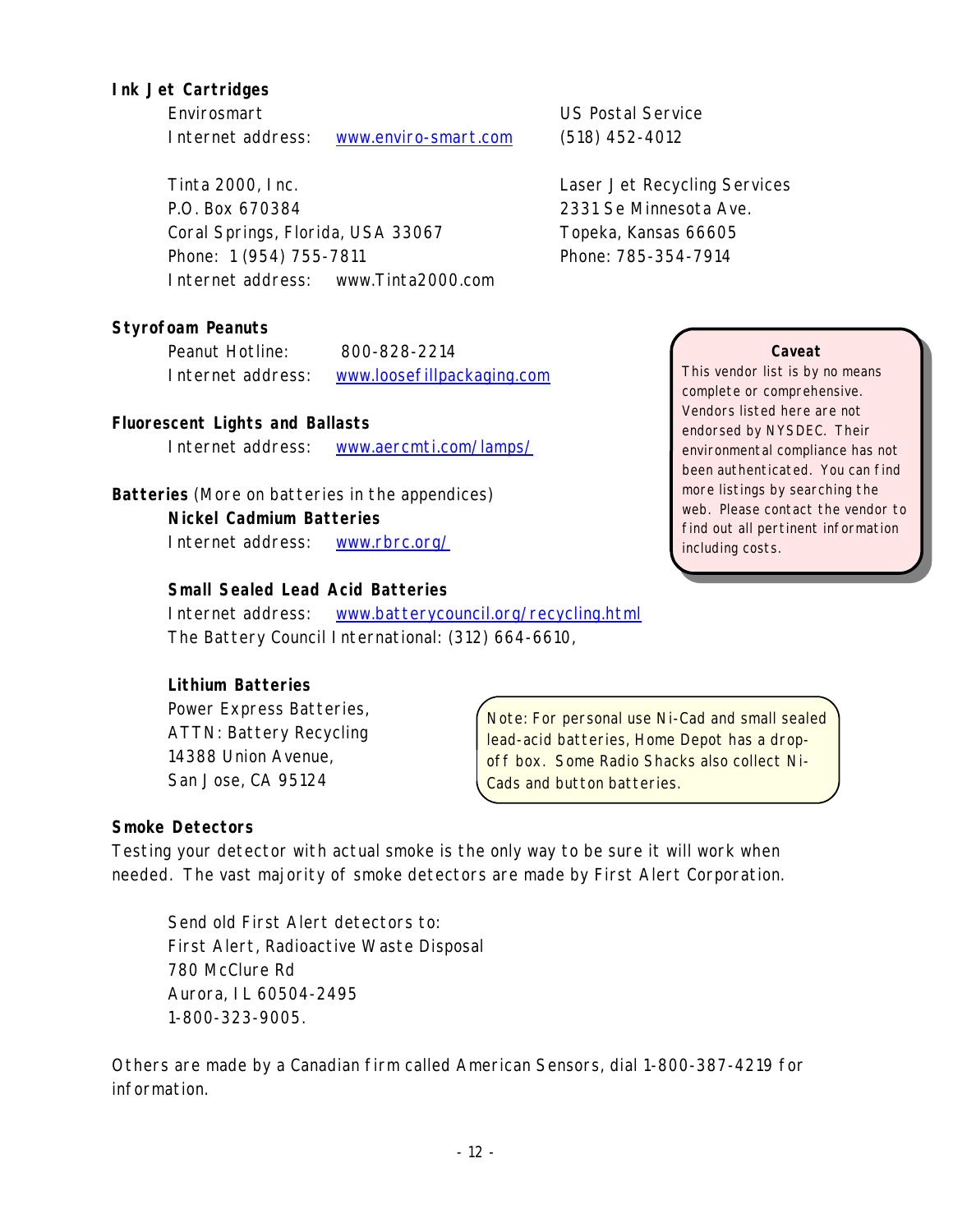#### **Toner & Printer Cartridges**

This one is easy, most manufactures provide a mail back label for these materials.

#### **Transparencies**

Call (800) 952-4059 for more information**.** Address for Mailing: 3M Recycling Program Care of GEMARK 99 Stevens Lane Exeter, PA 18643

Internet address: [www.mmm.com/presentation/trans/515\\_film.html](www.mmm.com/presentation/trans/515_film.html)

#### **Tyvek Envelopes**

Call (800) 44-TYVEK to receive a Tyvek Recycling Pouch. Or mail to: DuPont Tyvek Recycling TRP 705 974 Centre Road Wilmington DE 19805

#### **Automobiles**

Your Bus Fleet Management should also collect for recycling:

**Auto Fluids** Oil Antifreeze **Tires Car batteries**

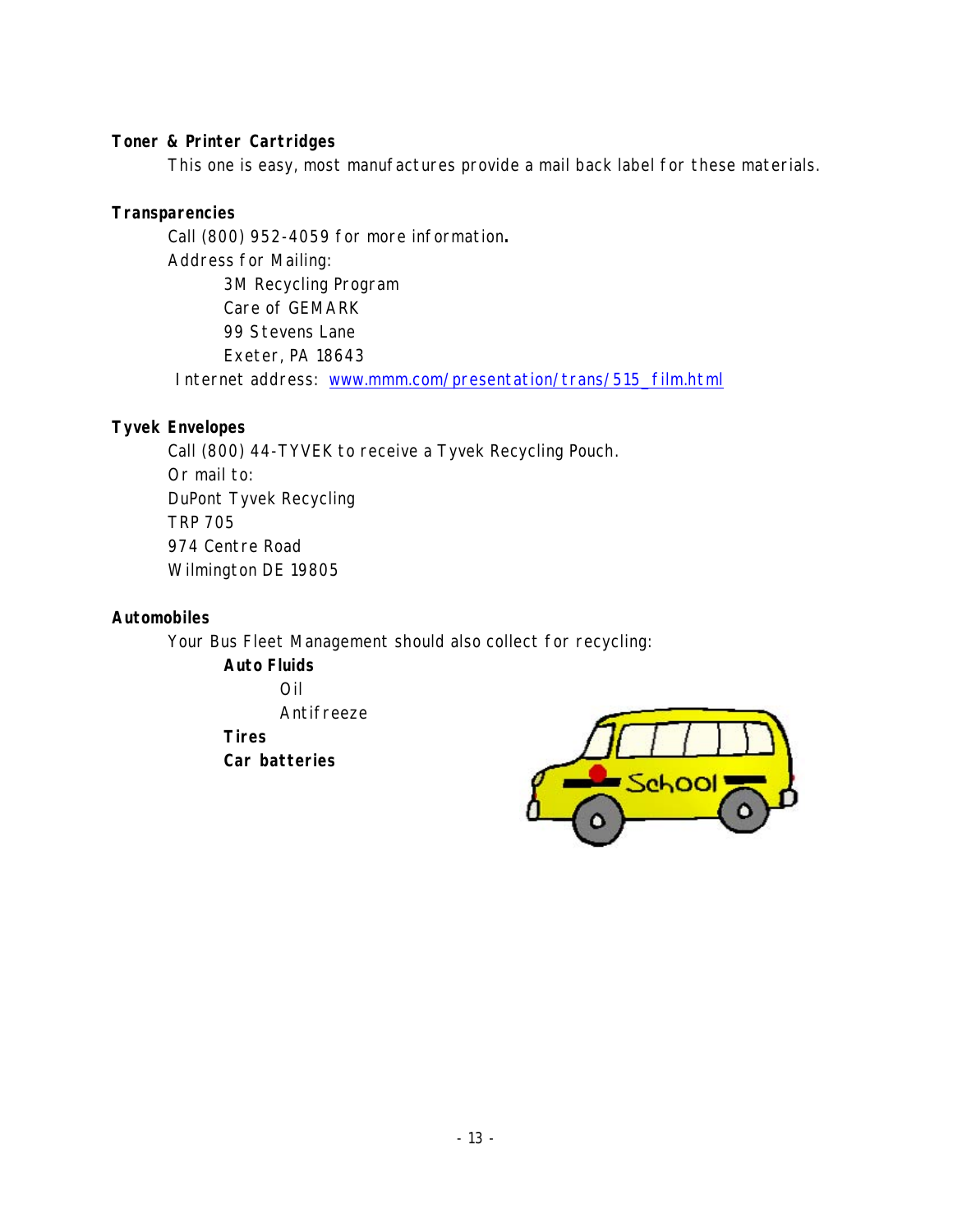

**New York Recycles! November 15**

#### <span id="page-15-0"></span>**I think...**

| 8. |                                                                                  |
|----|----------------------------------------------------------------------------------|
| 9. |                                                                                  |
|    | 10. Other things I do to help my environment are _______________________________ |



\_\_\_\_\_\_\_\_\_\_\_\_\_\_\_\_\_\_\_\_\_\_\_\_\_\_\_\_\_\_\_\_\_\_\_\_\_\_\_\_\_\_\_\_\_\_\_\_\_\_\_\_\_\_\_\_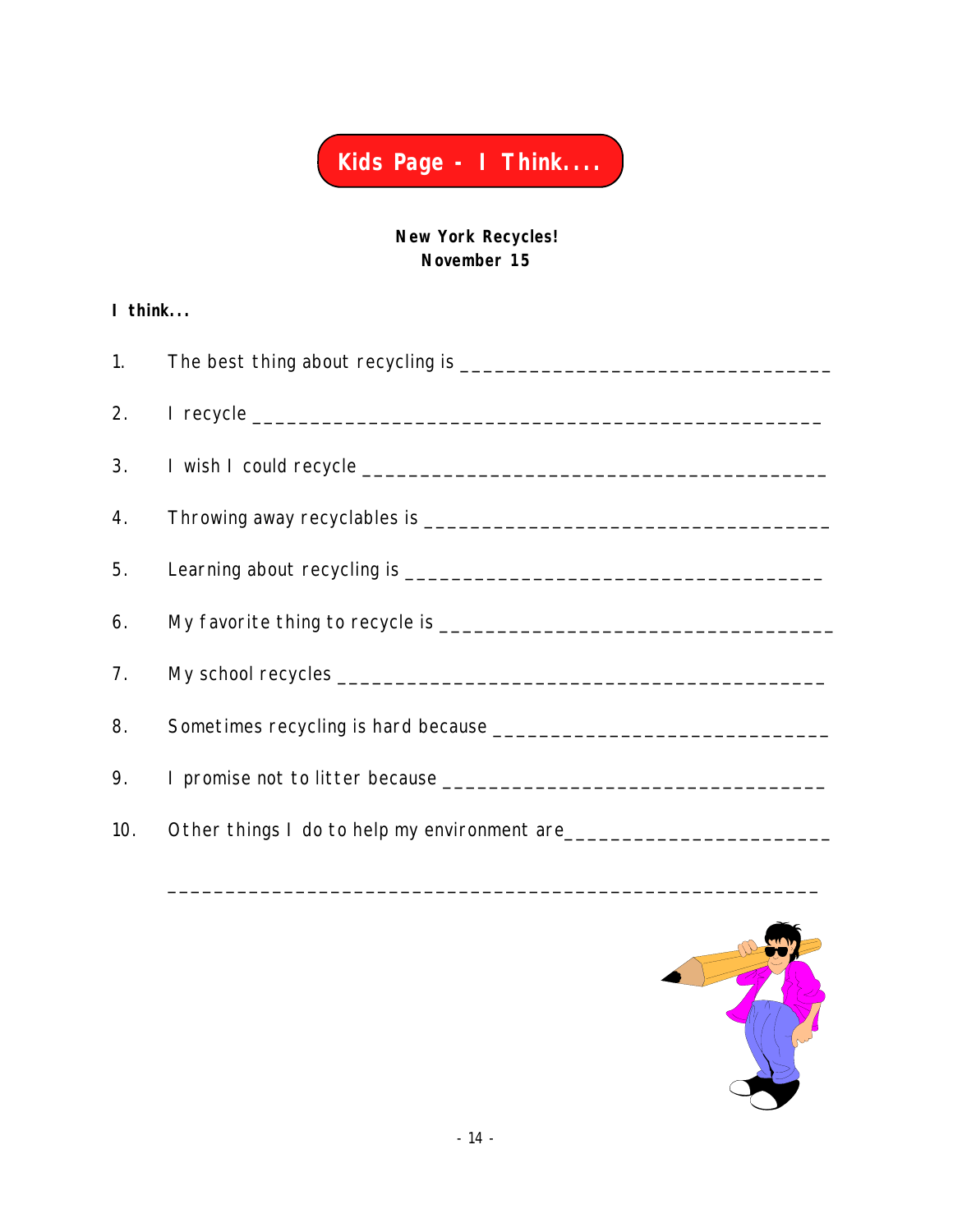#### **COMPOSTING ... A RECIPE FOR A HEALTHY EARTH!**

<span id="page-16-0"></span>

Organic materials make up between 25-30% of the waste stream. Organics include items such as grass clippings, yard trimmings, leaves, food scraps, etc. Actually, most of these materials need not be considered waste at all. They can easily be transformed into a useful soil amendment through a process called composting. Check out our website **<www.dec.state.ny.us/website/dshm/redrecy/compost.pdf>**

#### **What is composting?**

Composting is a biological process during which microorganisms, bacteria and insects break down organic materials such as leaves, grass clippings, and certain kitchen scraps into a soil-like product called compost. It is a form of recycling, a natural way of returning needed nutrients to the soil.

#### **Why compost?**

By composting kitchen scraps and yard trimmings, you can avoid the high costs of commercial collection and processing programs for these items. Composting is practical, convenient and is often easier and cheaper than bagging these materials for shipment to a transfer station. Composting has many additional benefits. When you compost, you return organic matter to the soil in a usable form. Organic matter improves plant growth by helping break heavy clay soils into a better texture, by adding water and nutrient-holding capacity to sandy soils and by adding essential nutrients to any soil. Improving your soil is the first step toward improving the health of your plants. If you have a garden, a lawn, shrubs or even planter boxes, you have a use for compost.

#### **How do I compost**?

Composting is easy. To compost successfully, you do not need any specialized equipment or a biology degree. You can compost in your own school yard by saving yard trimmings and certain food scraps, preparing them properly and then placing them in a compost pile. Just follow these simple guidelines:

**Step 1. Choose the right materials.** Anything that was once alive will compost, BUT not everything belongs in a compost pile. In general, do not compost any foods containing animal fats, or plants infected with disease.

**DO COMPOST**: Vegetable & fruit scraps, citrus rinds, egg, peanut & nut shells, stalks, stems, vines, wood ashes, horse & cow manure, leaves, apple cores, etc. **DON'T COMPOST**: Meat, fish, fat, bones, poultry, vegetable oils, dog or cat manure, dairy products, plastic, synthetic fibers, etc.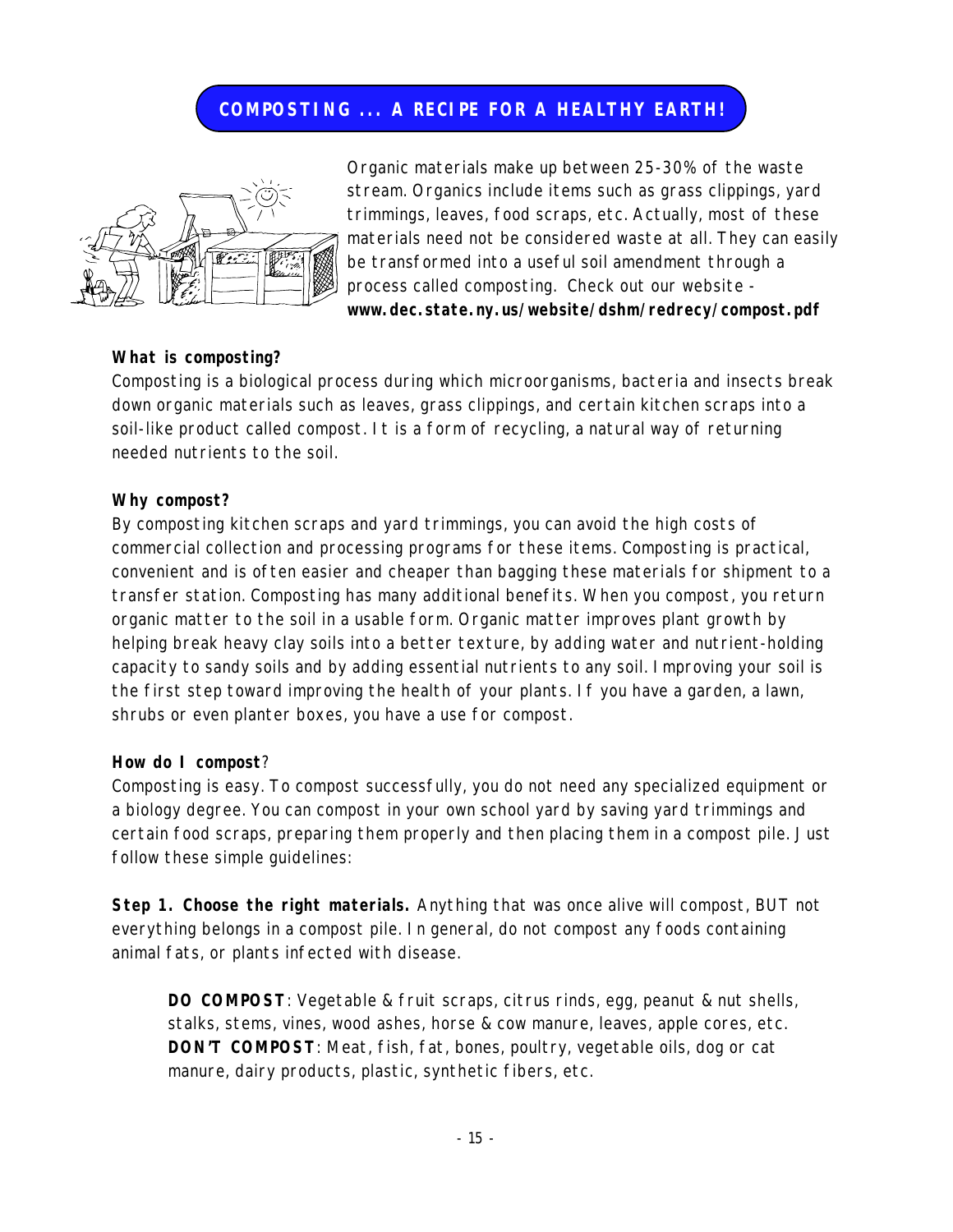**Step 2. Select & prepare a site.** First choose a place that receives about equal amounts of sunlight and shade during the day, then decide how you wish to compost. There are many different ways to prepare a compost pile.

\*Use no enclosure at all. Simply pile the materials up, keeping them in a fairly dense heap.

\*Assemble wooden stakes and chicken wire into a simple round enclosure for the pile.

\*Construct a wooden bin with old lumber or pallets.

\*Make hole in the sides and bottom of a garbage can and use it as a bin.

\*Fashion a three-sided enclosure by placing cinder blocks on top of each other, leaving the front open.

\*Purchase one of many commercial bins available at hardware and garden stores.

**Step 3. Prepare the compost materials and build a pile**. Begin by cutting or shredding the ingredients into small pieces, the compost process goes faster! Then, add materials. Water ingredients and mix often. The pile should be kept moist but not soggy, about the consistency of a wrung-out sponge.

\*With any compost system, turning the pile periodically is essential to maintain the air supply to the organisms breaking down the material.

\*As the compost materials decompose, heat is generated. Don't be surprised to see steam rising from the pile, especially when it is turned. This means that the conditions for bacterial action are at their best. If your compost pile is properly prepared, contains no animal fats and is turned periodically, it will not attract pests or create odors.

**Step 4. Test whether the compost is ready**. Decomposition will be complete anywhere from two weeks to two years, depending on the materials used, the size of the pile, and how often it is turned. Compost is ready when it has turned a dark brown color and no longer resembles the original materials.

**Step 5. Use the compost**. Compost is ready to apply after it has cooled. It is good practice to screen the compost through a screen and return the unfinished materials to the pile. Apply the compost in layers 1-3" thick and work it well into the ground. It is best not to add more than a pound per square foot of soil per year.

Composting is a great way to integrate real world situations and environmental issues into your science program. NYSDEC has literature, videos, classroom activities (ask for RW Goes To School), which can assist your teachers to educate their students about the science and practice of composting.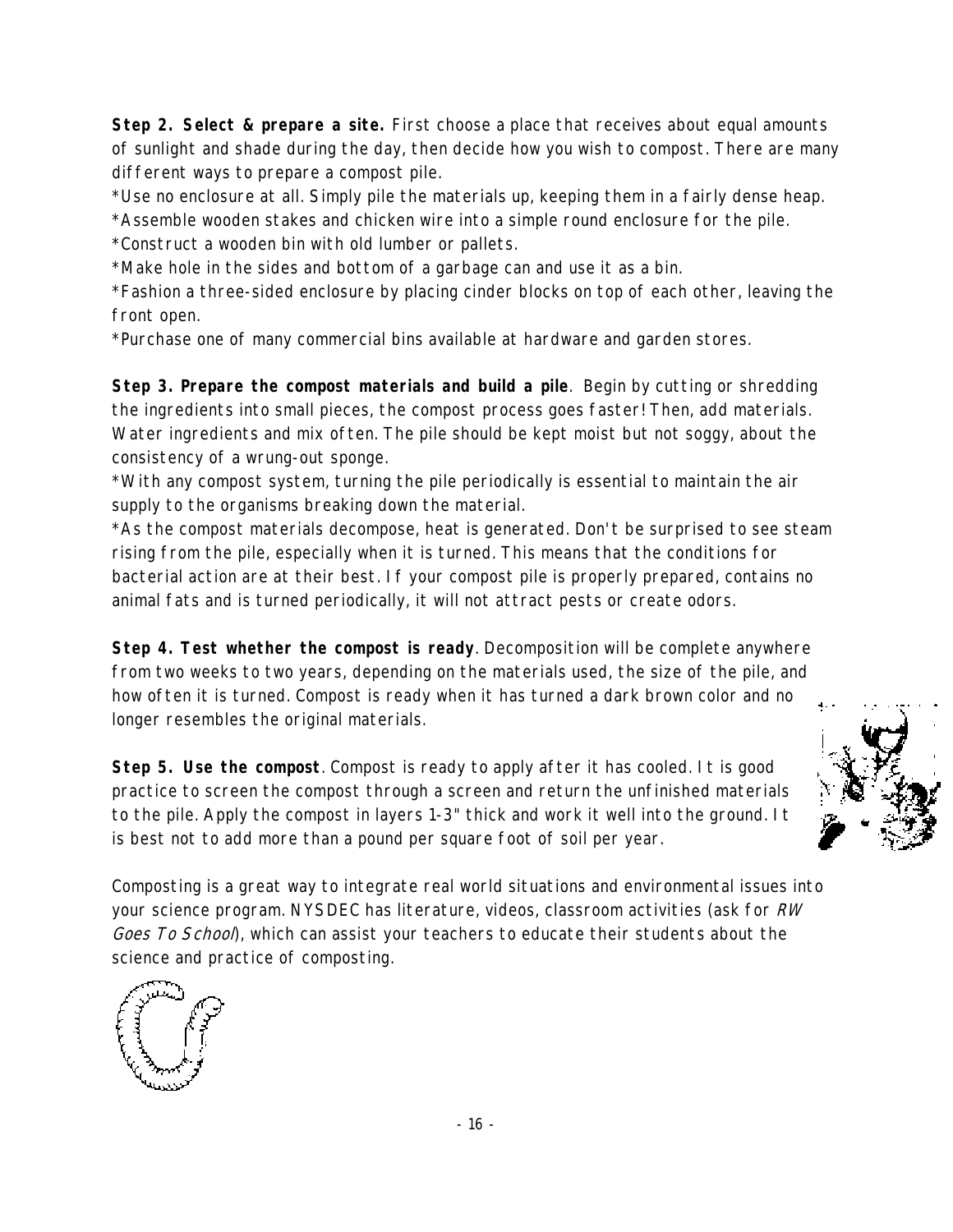#### <span id="page-18-0"></span>**COMPOSTING IN THE CLASSROOM WITH "RED WIGGLER" WORMS**

This serves as an introduction to vermicomposting (composting with "red wiggler" worms) for the classroom teacher. The serious vermicomposter will also want to consult the various reference materials listed in this handout. For more information about vermicomposting and other recycling related issues call the NYSDEC at (518) 402-8705.

A large part, up to 30 percent of what we throw away is "organic" material. This organic material includes yard trimmings, grass clippings, leaves, food scraps and other similar materials. This material need not be considered a waste at all, but instead is a resource that can be incorporated back into our gardens and lawns to improve soil tilth and moisture retention, and to add nutrients. These nutrients are returned back to natural systems when we follow practices such as grasscycling (see our website **<www.dec.state.ny.us/website/dshm/redrecy/grass.htm>**) or composting. When these practices are adopted by individual residents in the community, they have enormous potential to reduce costs as they eliminate/reduce the need for expensive disposal

programs. The potential benefit to the environment is also great as the potential adverse environmental impacts of commercial disposal (such air and water quality impacts from incineration or landfilling) are avoided.

Incorporating lessons on composting and vermicomposting into your science program is a great way to educate your students about data collection, scientific observation, decomposition, nutrient cycles, natural biological systems, food webs, etc. It also offers an opportunity for them to learn a practical way that they, as individuals, can make a positive impact on the environment.

Although setting up an outdoor composting demonstration site may be an option for some school systems, not everyone has sufficient space on school property to dedicate an area for this practice. Setting up a worm composting bin, a practice called vermicomposting, is an easy way to teach about the recycling of organic material. Using worms has several advantages over an outdoor system. Because it is indoors, weather and siting considerations are not an issue. Also, the small size of the bin makes measuring easy.





Also, vermicomposting can be practiced in any setting, so your students will learn that it is possible to compost without having a large yard or garden. Worms make ideal classroom pets because they are quiet and can go up to three weeks without being fed. Best of all, your worms will reproduce so you will be able to donate worms to other classrooms at your school. Everyone is going to want some because (and

this probably won't surprise you)... KIDS LOVE WORMS!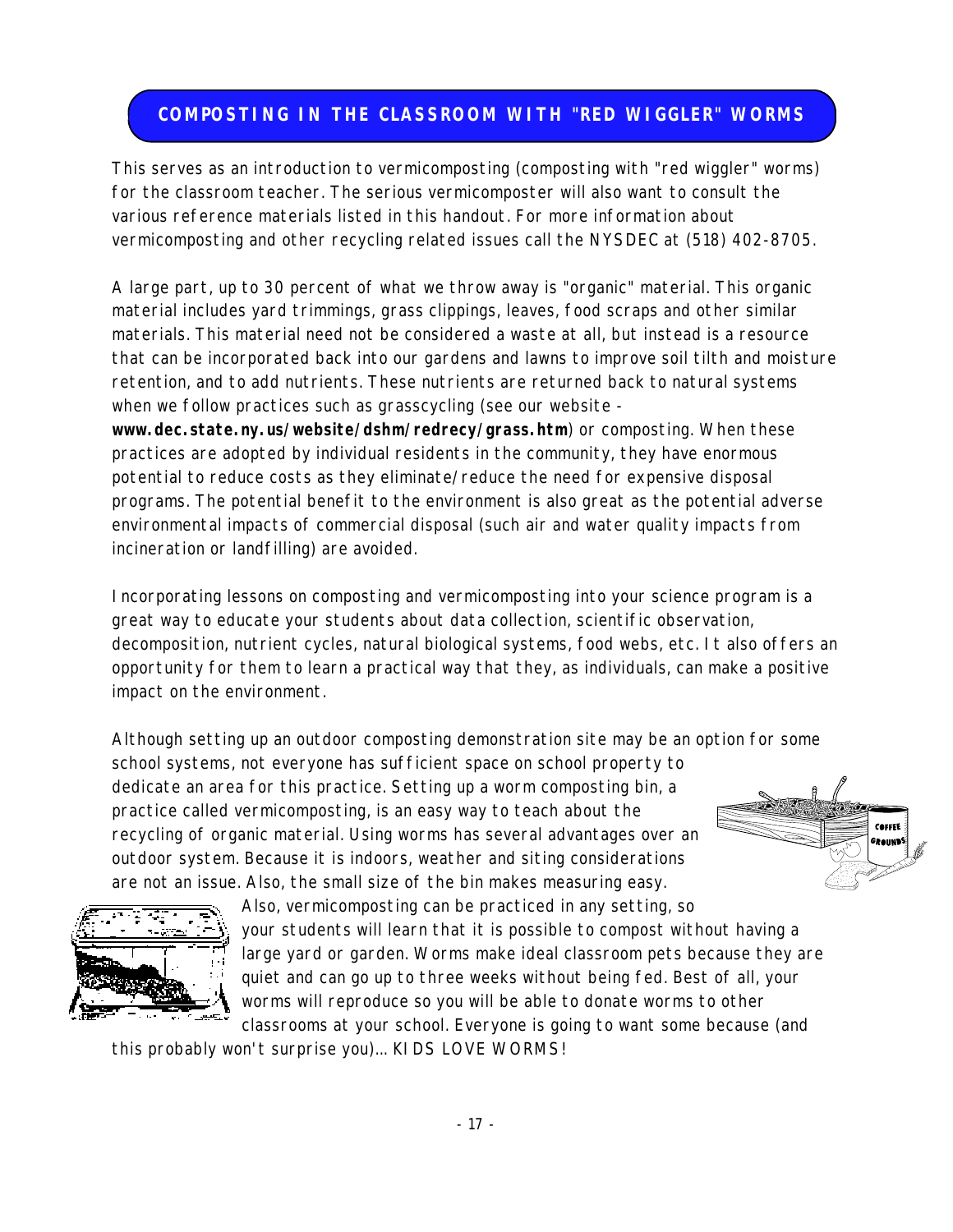#### **Getting Started**

All that you will need to begin are 2 lbs. of redworms (Eisenia foeticla), most commonly referred to as "red wigglers", a plastic or wooden container approximately 2' x 2' wide and 1' deep, some shredded newspaper or white office paper and a handful of topsoil or compost and you're ready. You will need to moisten the bedding with water to create the proper environment for the worms. Specially designed containers are available for purchase or you can make your own. A number of sources for commercially produced bins are listed in this handout. Two pounds of redworms can consume up to 3-5 lbs. a week of coffee grounds, egg shells, tea bogs, apple cores, stale crackers, banana peels, wilted lettuce and other vegetable scraps. Do not add any animal products, dairy items, fats or oils. These items will cause the bin to develop unpleasant odors.

There are a number of inexpensive reference materials available on this topic. We strongly suggest that you purchase or borrow some of these materials from your local library before you begin. The entire setup for a classroom, including reference materials, a commercial bin and worms can cost as little as \$100. If you make your own bin, it can cost considerably less. You may also want to see an active vermicomposting system before beginning your own. Local Cornell Cooperative Extension offices may know of local vermicomposting systems you can look at.

#### **Most Commonly Asked Questions About Vermicomposting Won't the bin smell bad?**

A well-maintained vermicompost bin should not have an unpleasant or strong smell. An "earthy" odor is typical of a healthy system. If your bin does smell, it may need to be cleaned (harvest the vermicompost and give the worms new bedding), or you may be overloading the system with too much food. This is the most common mistake in classroom bins.

#### **How often does the bin need to be cleaned?**

We have found through maintaining our own bin that the bin usually needs to be cleaned every four months. This will vary depending on how much food you have added, how many worms you started with, etc. If most of the bedding is no longer recognizable, then it probably needs to be changed. Do not wait too long as a dirty bin could become toxic to your worms.

#### **Won't the worms escape?**

If you find large numbers of worms crawling out of the bedding and up the sides of the bin, the bedding is probably too wet and the worms need oxygen. You may want to clean your bin at this point or add some dry bedding. Worms will not normally leave a well maintained bin. They have everything that they need: food, warmth, darkness and the company of other worms.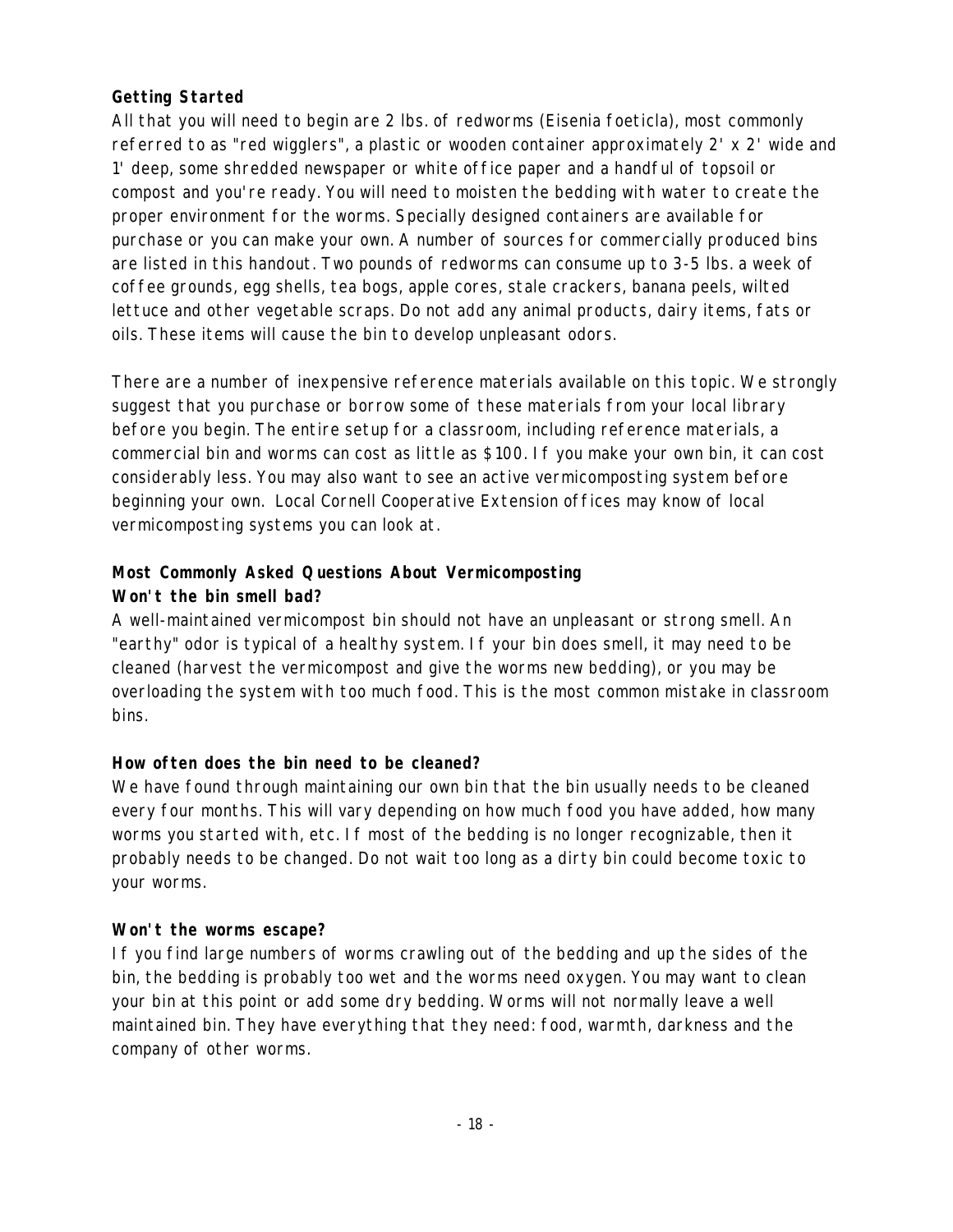#### **What about fruit flies or other bugs?**

A variety of organisms in addition to worms are a natural part of a vermicomposting system. Most never leave the bin. Fruit flies tend to present the biggest nuisance. A number of steps can be taken to prevent a fruit fly problem from arising. Make certain that you have deep enough bedding to bury the food completely. Do not overload the bin! If items are not beginning to decompose within a few cloys, stop feeding until the worms catch up. It is helpful if you cut up food items into small pieces, as they will decompose more quickly. Also, rinsing the skin of banana peels or microwaving them for 30 seconds before you put them in the bin should help prevent fly larvae from finding their way into the bin.

#### **What will my students learn?**

A vemicompost bin offers numerous opportunities to integrate math and science on a daily basis. Added food can be weighed and recorded. The time that it takes for individual food items to decompose can be observed, as can worm food preferences. You will also have an opportunity to see worms at different stages of their life cycle. Cocoons, the worm egg sac, are visible to the naked eye. You can study the worm life cycle and learn about the important role that this type of worm plays in natural systems. You can examine some of the compost under a microscope. When the bin is cleaned, the total weight of the harvested vermicompost can be compared to the weight of the food added and the weight of the water and bedding used at bin start-up.

Once you have finished vermicompost, you will have the opportunity to utilize this material in plant growth experiments. Your children will also learn the important lesson of how nature recycles nutrients so that they can be used over and over again. These are only a few of the ways that this activity can enrich your classroom. We know that you will think



of many more!

**What do I do with the worms at the end of the school year?**  You can "liberate" the worms. That is, set them free in your garden or outdoor compost pile. Of course, then you will need to purchase worms again in the fall. If you do decide to maintain the bin over the summer, exercise some caution in your selection of storage site. The

ideal temperature range for worms is between 50-70 degrees F.

NYSDEC has an extensive list of brochures, videos, fact sheets, classroom activities, etc. that can assist you to integrate composting into your classroom activities at any grade level. Please contact us for a complete listing.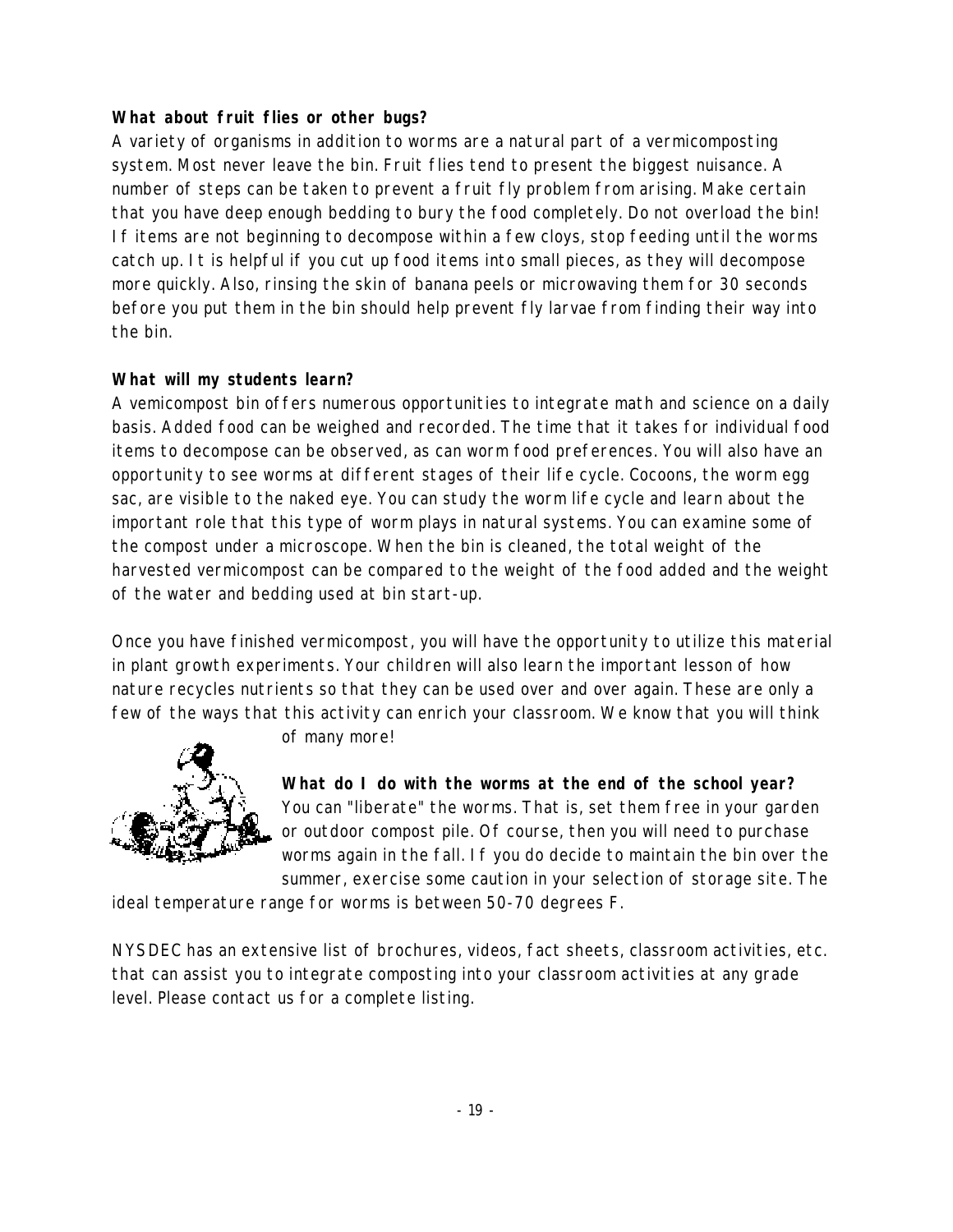#### **Worm Composting Bin**

Worm Composting is a suitable composting option for classrooms, apartment buildings or other homes with no yard space. The worms stay in the bin and eat household scraps, and the bin gives off little odor.

Find a good location for the bin. It can be placed anywhere, as long as the temperature is between 50 and 77 F (13 -25 C). In warm weather, it can go outdoors (not in direct sunlight). Make sure to place the bin where it is convenient for you to use. It is wise to place a plastic sheet under the bin.

#### **Adding the worms**

Moisten the bedding material. It should be like a sponge, squeeze it and a few drops should drip off. It is a good idea to put wet bedding material into the bin outdoors and wait until all the water has drained out before setting the bin up indoors. Add about eight inches of moistened bedding to the bottom of the bin. Place worms on top of the bedding, and leave the lid off for awhile. The worms will work down into the bedding to get away from the light.

#### **Adding Your Wastes**

Dig a small hole in the bedding and add your vegetable and fruit scraps. Then cover the hole with bedding. Do not add any inorganic or potentially hazardous materials, such as chemicals, glass, metal, or plastic.

#### **Maintaining Your Composting Bin**

Keep your compost pile moist, but not wet. If flies are a problem, place more bedding over material over the wastes, or place a sheet of plastic over the bedding. As an alternative, try placing some flypaper inside the lid. Every three to six months, move the compost to one side of the bin, and add new bedding to the empty half. At these times, add food wastes to the new bedding only. Within one month, the worms will crawl over to the new bedding and the finished compost on the "old" side can be harvested. New bedding can then be added to the "old" side.

"Reproduced with permission from Composting to Reduce the Waste Stream (NRAES-43), published by NRAES, the Natural Resource, Agriculture and Engineering Service, Cooperative Extension, Ithaca, New York 14853-5701. e-mail: NRAES@CORNELL.EDU; web site: [WWW.NRAES.ORG](www.nraes.org)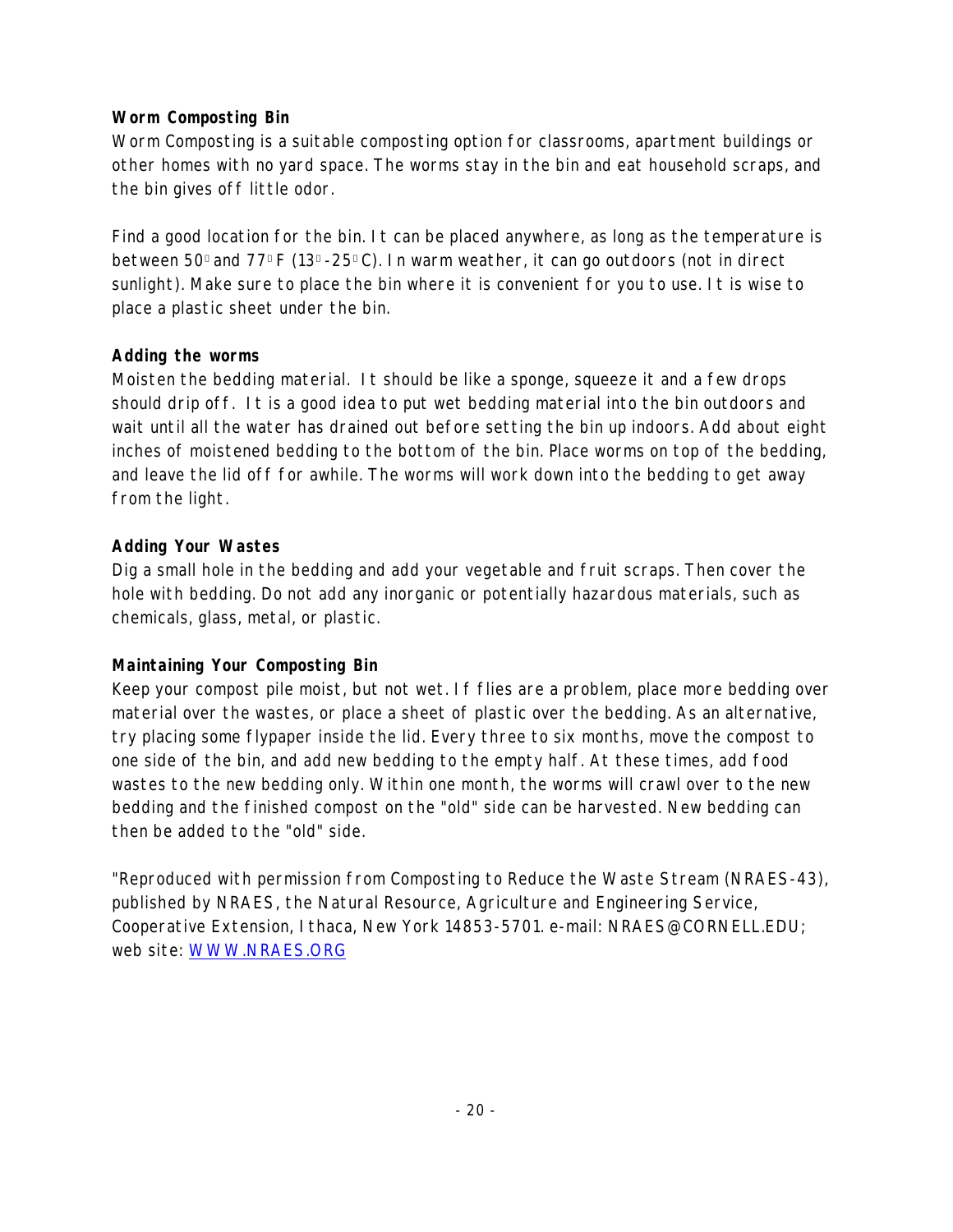#### **CLOSE THE LOOP!**

<span id="page-22-0"></span>For recycling to be successful, it is essential that each one of us not only separate materials for recycling, but also purchase products and packaging made from recycled material. Concerns about quality and price have caused many people to avoid buying products made with recycled materials. However, as the use of recycled materials as feedstock has become more common, the quality of recycled products has increased and the price has decreased.

When choosing to support recycling through your purchasing procedures, it is best to have a policy to request that products have the highest percentage of **post-consumer** content possible.

Post-consumer materials are products or packages used by a consumer and then recycled. Purchasing these products will help create markets for the recyclables collected in your town.



Products with **pre-consumer** recycled content usually contain industrial scrap that has been recycled within the factory where the product is made. This practice has been common for some time.

#### **Look For Sure Bets!**

**45% Of An Aluminum Can Is Made From Recycled Aluminum! 40% Of Newspapers Are Made From Recycled Paper! 37% of Corrugated Boxes Are Made From Recycled Paper and Cardboard! 35% Of Most Cereal Boxes Are Made From Recycled Paper!**  (look for gray on the inside of the box) **25% Of A Glass Bottle Is Made From Recycled Glass! 25% Of A Metal Can Is Made From Recycled Metal!**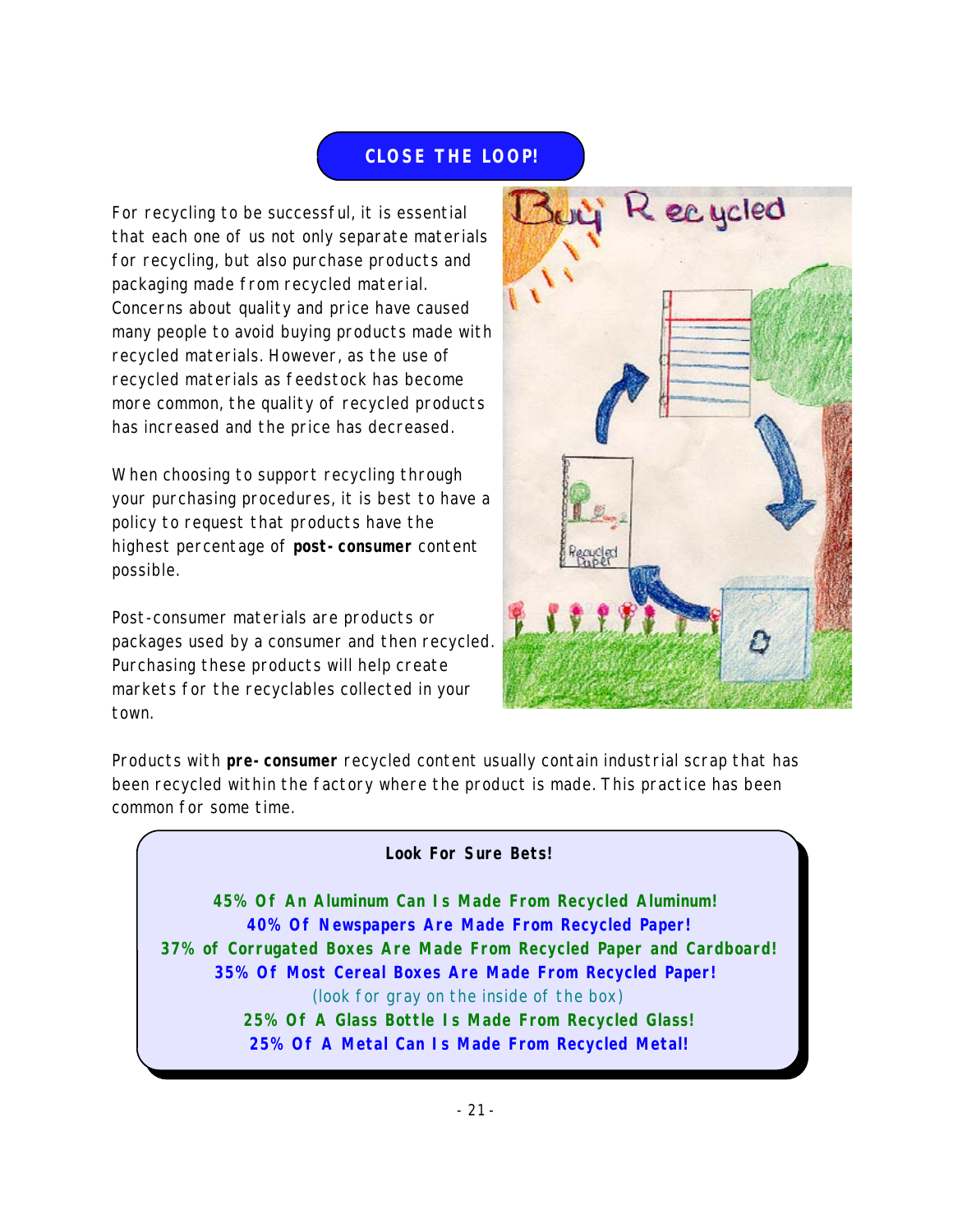What follows is a listing of some of the more common products made from postconsumer recycled materials that might be used in a school setting. Remember, your school can take advantage of existing state contracts that have very favorable prices for many recycled products.

| I tem Recycled                       | <b>Examples of New Products</b>                                                              |  |
|--------------------------------------|----------------------------------------------------------------------------------------------|--|
| $#1$ PET<br>plastic bottles          | Carpeting, T-shirts, fleece jackets & hats, fiberfill for gloves,<br>jackets & sleeping bags |  |
| #2 HDPE<br>milk & water bottles      | Envelopes, protective wear, new containers                                                   |  |
| $#4$ LDPE<br>grocery bags            | Composite lumber used for decks, fencing, outdoor furniture                                  |  |
| White office paper                   | Recycled office paper (ask for 30% post-consumer content)                                    |  |
| Magazines, junk mail &<br>catalogues | Tissue paper, toilet paper, paper towels and paper napkins                                   |  |
| Steel cans                           | Any steel product - cars, cans, refrigerators, etc.                                          |  |
| Aluminum cans                        | Any aluminum product - door/window frames, cans, etc.                                        |  |
| Corrugated cardboard                 | Linerboard for new boxes                                                                     |  |
| Newspaper                            | Newspaper, egg cartons                                                                       |  |
| <b>Mixed Paper</b>                   | Cereal & cookie boxes                                                                        |  |
| Glass bottles                        | More glass bottles, fiberglass insulation, glassphalt                                        |  |
| Clothing                             | Carpet backing, rags, recycled content clothing                                              |  |
| Motor oil                            | Re-refined motor oil                                                                         |  |





- 22 -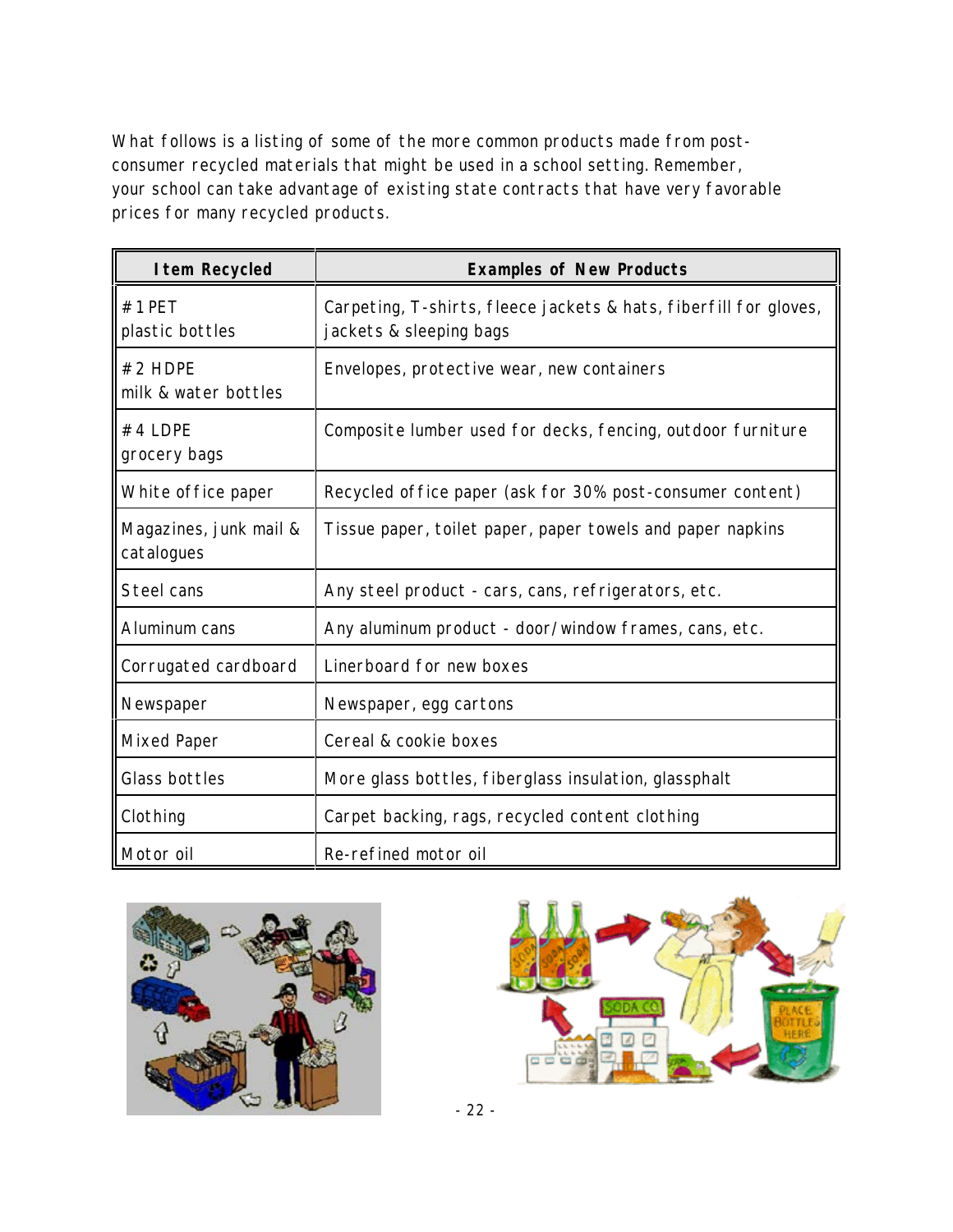

<span id="page-24-0"></span>We hope you found this Resource Book helpful. Waste reduction, reuse, recycling, composting and buying recycled are important concepts to teach our young people (older people too!).

There are Gee Whiz facts at the end of this book, but here are some other interesting facts...



#### **Average Garbage Can**





**Litter - How Long Will It Last?** Banana Peel - 10 - 12 weeks Paper Bag - 1 - 3 months Newspaper - 12 - 15 months Cigarette Butts - 2 - 5 years Disposable Diapers - 10 - 20 years Tin Cans - 80 - 100 years Aluminum Can - 200 - 400 years 6 Pack Holder - over 500 years Glass Bottle - over 1000 years Plastic Bottle - over 1000 years

Check out our website - **<www.dec.state.ny.us/website/dshm/redrecy/litter.pdf>**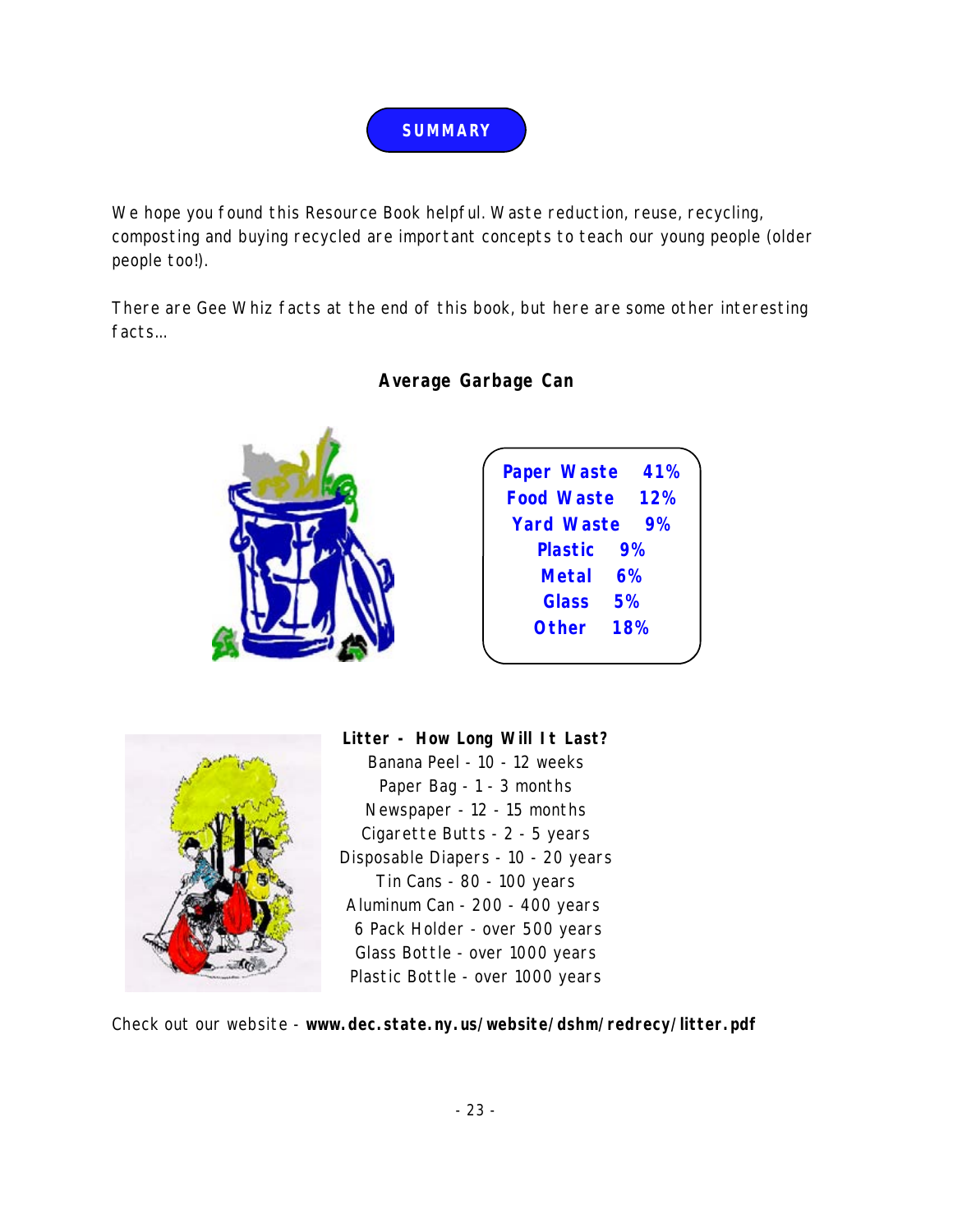

3

### KIDS PAGE - CROSSWORD PUZZLE

# New York Recycles ! November 15  $\overline{2}$ 4 5

7 8

#### Across

9

- 1. Trash discarded along roads, shorelines and other places.
- 3. When we recycle, we save \_\_\_\_\_\_.
- 4. To not make garbage to begin with.
- 7. Leaves, grass clippings and fruit and vegetable wastes.
- 9. To use something over and over again.

1

#### Down

2. Take materials that would otherwise be waste and turning it into something new.

- 4. When we recycled we save our natural \_\_\_\_\_\_\_\_\_.
- 5. When materials compost, they \_\_\_\_\_\_\_\_\_\_.
- 6. Things we throw in a garbage can\_\_\_\_\_\_\_\_\_\_\_\_\_.
- 8. We throw away a lot of this everyday\_

#### Answers:

#### Across Down

- 
- 
- 1. Litter 2. Recycle
- 3. Energy 4. Resources
- 4. Reduce 5. Decompose
- 7. Compost 6. Waste
- 9. Reuse 8. Paper

#### **Word List**

6

**Compost Reduce Decompose Reuse Energy Recycle Litter Resources Paper Waste**

#### - 24 -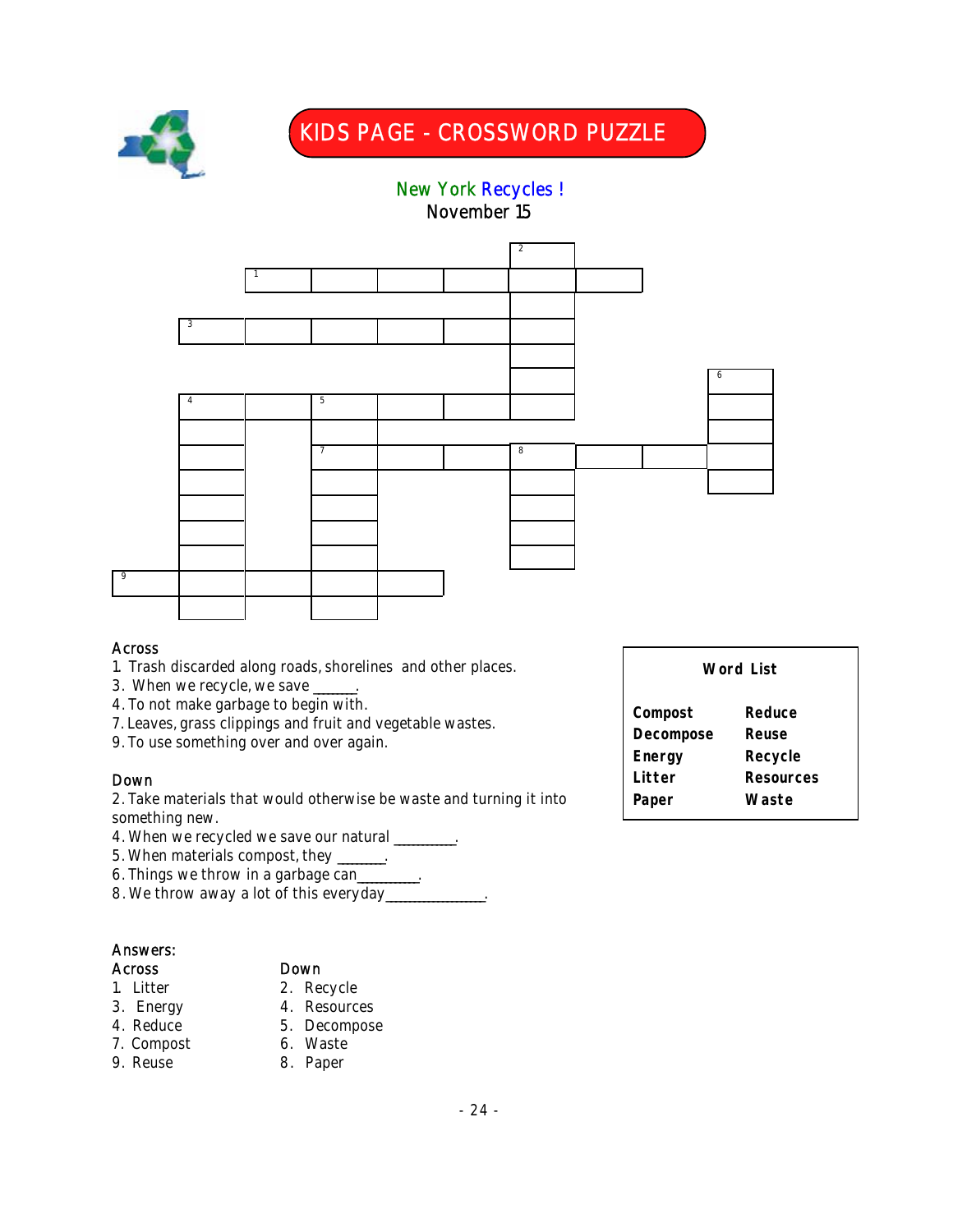#### <span id="page-26-0"></span>**Appendices BATTERY RECYCLING**

Household Batteries, commonly know as dry cell batteries, are comprised of an anode, a cathode, and an electrolyte. The anode is the positive terminal, the cathode is the negative terminal, and the electrolyte is the chemical solution through which the electrons flow from anode to cathode, creating an electric charge. Various metals are used in the cathodes and anodes. The following summary provides general information on the chemistry and disposal options for household batteries.

#### **Nickel Cadmium Batteries** (Ni-cads)

**Hazardous - should be recycled in a household hazardous waste collection program or at a number of participating retail collection points including most Radio Shack, Home Depot and Walmart stores**. Ni-cads consist of a nickel cathode, a cadmium anode, and an alkaline solution for an electrolyte. These batteries are rechargeable and are found in traditional cylindrical battery sizes as well as in a wide variety of battery packs. The batteries are used in items such as cordless telephones, video cameras and cordless power tools. Cadmium is toxic and can pose a threat to human health and the environment.

The Rechargeable Battery Recycling Corporation (RBRC) (**<www.rbrc.org>**) is an organization of battery manufacturers which has established a collection and recycling program for their Ni-cads. The program is financed by the RBRC. The battery manufacturers buy back the cadmium after it is processed to use in the next generation of batteries. For information on where to recycle nickel cadmium batteries in your area, call 1-800 BATTERY.

#### **Alkaline and Zinc Carbon Batteries**

**Non-hazardous, can be disposed of in the garbage.** These batteries typically contain a manganese dioxide cathode and a zinc anode. The electrolyte in an alkaline battery is usually potassium hydroxide or sodium hydroxide, while in a zinc carbon battery the electrolyte is ammonium chloride or zinc chloride. These two types of batteries represent about 70% of the battery market. In the past, mercury was added to prevent corrosion and the creation of hydrogen gas. Recent laws have restricted & levels of mercury allowed in alkaline and zinc-carbon batteries. Today, alkaline batteries on the market are required to have zeroadded mercury.

There are limited opportunities for recycling alkaline batteries. Since batteries manufactured today are required to have zero-added mercury, alkaline batteries can be disposed of in the garbage if no recycling option is available. But first, check and see if your community has a battery collection program and what types of batteries they accept.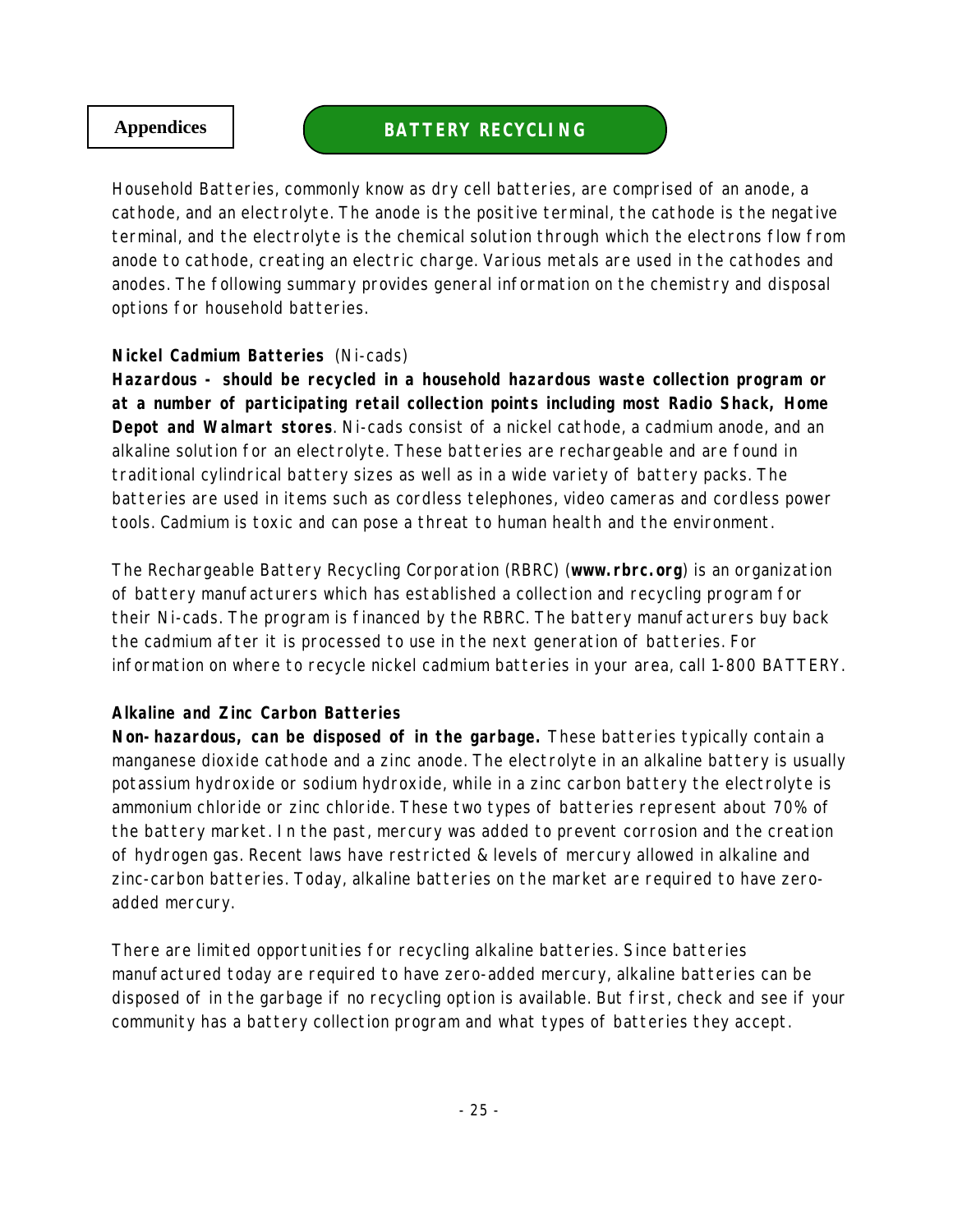#### **Mercuric Oxide Batteries**

**Hazardous - should be recycled in a household hazardous waste collection program.** They are button cells used for hearing aids, cameras, and pagers. They have a zinc anode, a mercuric oxide cathode, and an alkaline solution for the electrolyte. They contain approximately 33% mercury by weight. In 1996, the "Federal Battery Management Act" banned mercuric oxide button cells.

#### **Silver Oxide Batteries**

**Hazardous - should be recycled in a household hazardous waste collection program.** They are button cells commonly used for watches, calculators and hearing aids. They contain a zinc anode, silver oxide cathode and an alkaline solution for the electrolyte. They also contain mercury to prevent the formation of gas. These batteries are recyclable because of the value of the silver. **Most jewelry stores will recycle the silver oxide battery when you bring your watch in to have the battery replaced.** Otherwise, it can be disposed of at a household hazardous waste collection. The difficulty in recycling silver oxide batteries is that they are similar in appearance to other button cells. Sorting batteries is labor intensive, potentially dangerous and requires familiarity with the various types of batteries. Silver oxide button cells are good candidates for mercury reduction. Several states have placed limits on the amount of mercury allowed in button cells.

#### **Lithium Batteries**

**Hazardous, but if a lithium battery is fully discharged, it is safe to dispose in the regular trash.** They are primarily used in cameras and computes and contain a lithium anode and various types of cathodes and electrolytes. Lithium batteries are currently not being recycled. Lithium is a highly reactive metal and, when collected with other button cells, may present a hazard if not fully discharged. A fully discharged lithium battery converts the lithium into various lithium compounds that are inert and non-toxic. Unlike other button cells, lithium batteries do not contain mercury.

#### **Zinc-Air Batteries**

**Hazardous - should be recycled in a household hazardous waste collection program.** They are button cells used primarily for hearing aids. They have a zinc anode, oxygen from the atmospheric air that acts as the cathode and an alkaline solution as the electrolyte. They contain about 1% mercury by weight that serves as a gas suppressant. There is currently no recycling option for zinc-air batteries. The best option is to bring them to a household hazardous collection day.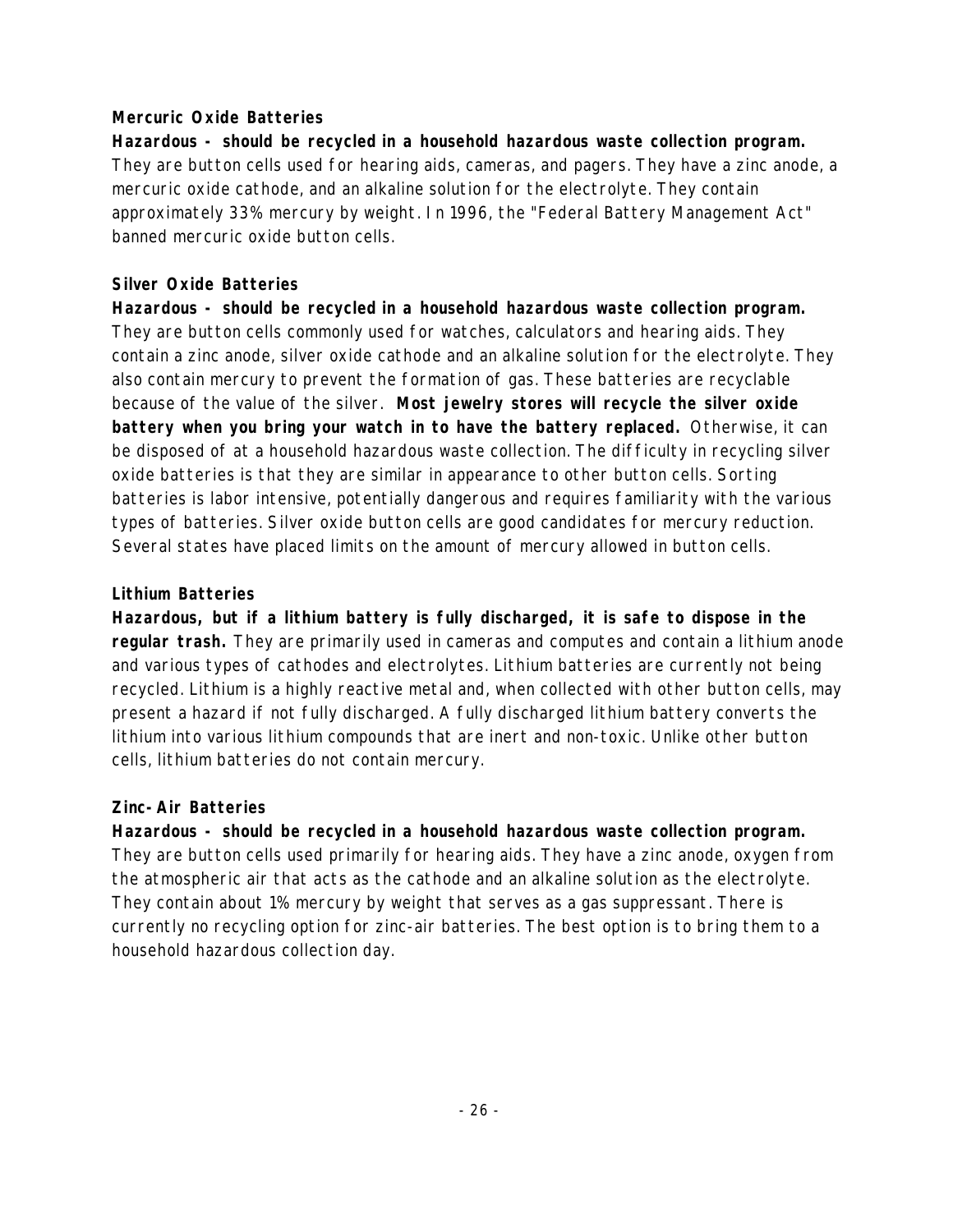#### **HOUSEHOLD HAZARDOUS WASTE**

<span id="page-28-0"></span>What is household hazardous waste? Federal and state hazardous waste regulations have focused strictly on commercial and industrial generators. Because they generate the vast majority of hazardous wastes, commercial and industrial generators must comply with regulations concerning the identification, storage, transportation and disposal of hazardous wastes. Households generate wastes that can be harmful to sanitation workers when disposed in the trash, effect the functioning of septic systems and waste water treatment plants when poured down the drain, or contaminate ground and surface waters if dumped on the ground.

Hazardous wastes are generally defined as having one or more of the following characteristics:

**Ignitable** - can catch fire - example, gasoline **Reactive** - cause violent chemical reaction - example; drain cleaners **Toxic** - harmful to human health -example, paint strippers **Corrosive** - eaten away by a chemical reaction - example, muriatic acid

Other common household products that exhibit one of the above characteristics include: oven cleaners, mothballs, metal polishes, paint thinners, pool chemicals, pesticides and adhesives. **Used motor oil** is a mandatory recyclable in New York. Instead of dumping it, used oil can be brought to a service station or a retail dealer for recycling. Environmental Conservation Law requires service stations that annually sell 500 gallons of oil or retailers that sell 1000 gallons of oil to accept up to five gallons of used oil at no charge. **Lead-acid batteries** are also a mandatory recyclable and should be returned to the store when you purchase a replacement battery.

**Toxic Reduction/Waste minimization** Although proper disposal is important, household hazardous waste collection days represent a substantial expense for your municipality. It is better for your municipal budget, and the environment, if you reduce your use of potentially hazardous products whenever possible. We suggest that you consider the following:

**Substitute non-toxic products when possible**. Examples include using latex paint instead of oil-based paint; use baking soda and vinegar to keep your drains clog free; or natural cleaners such as Borax instead of chemicals.

**Buy Only What You Need**. Carefully look at the amount of product you need to complete your particular job and buy only that much. Don't get more just because the larger size is on sale - it isn't a bargain if you really don't need the product.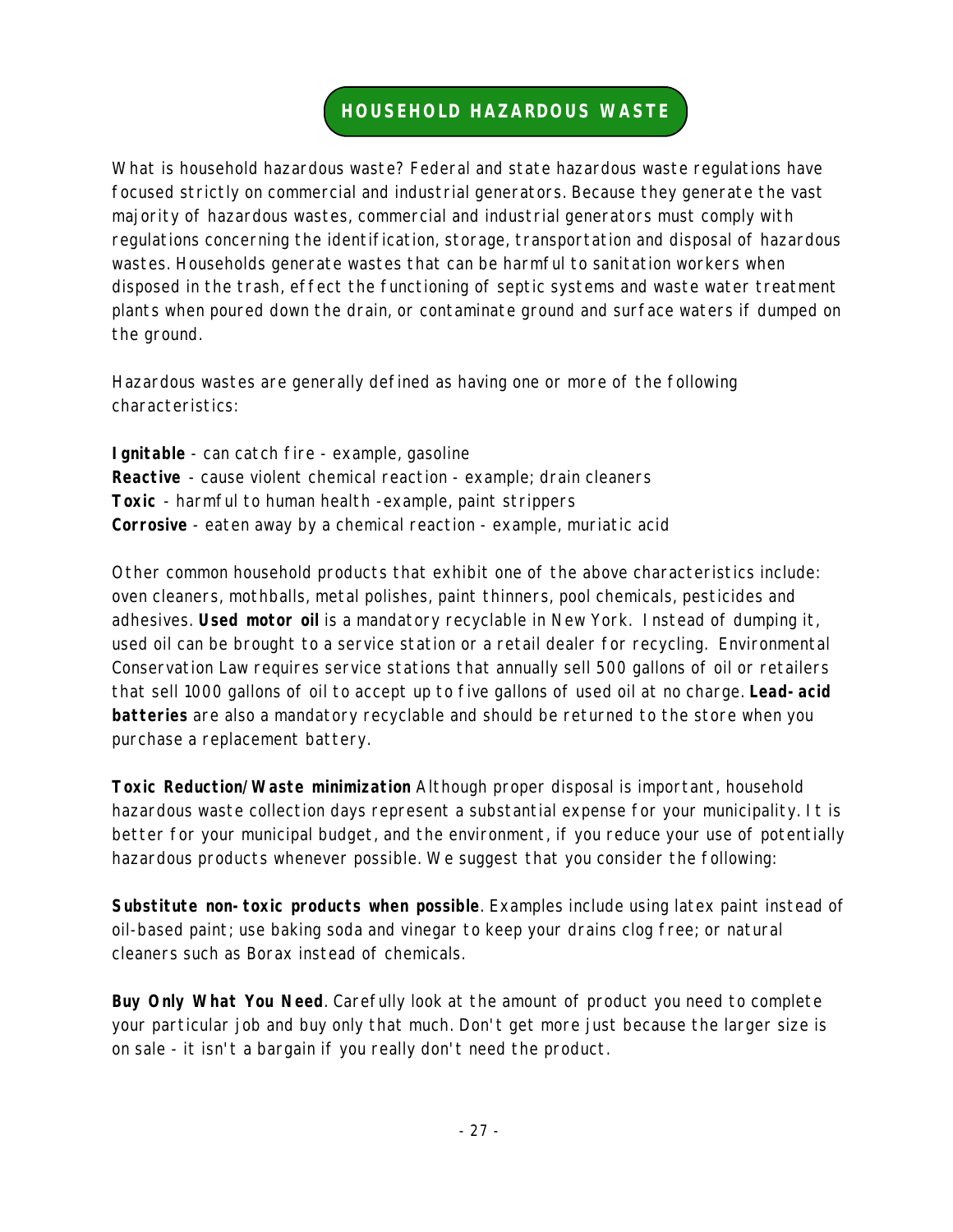**Donate Usable Product.** If you have large amounts of usable product, such as cans of oilbased paint in a color that you no longer need, try to donate it to a neighbor who can use it or a local non-profit group such as a theater group.

**Use According to Product Directions.** The threat to the environment is often caused when these products are not used properly or are mixed inappropriately with other products in your home or in the trash. Follow package directions carefully and keep the product in its original container.

**Bring unusable product to a household hazardous waste collection day.** Many communities in New York offer at least one day a year when they will sponsor a collection for their residents for household hazardous wastes. Increasingly, towns are joining permanent household hazardous waste collection facilities. Permanent facilities offer more opportunities for collection, frequently at a reduced cost. They can also provide an opportunity for product exchanges and ongoing public education. Contact your town hall to learn how often these materials are collected in your community.

When participating in a town-sponsored collection day, try to keep products in their original containers so that the operator can identify them. The container should be tightly closed and not cracked or leaking. Businesses are currently prohibited from using household hazardous waste collections to dispose of their wastes.

Unfortunately, options for schools are limited, you will need to call ahead to see if your local community will allow you to participate in a household hazardous waste collection day. If not, there are contractors that will take your hazardous wastes for a fee.

Most hazardous wastes from schools are generated in science laboratories, shops, art rooms, photography studios and maintenance operations.

Hazardous wastes found in schools could include solvents, alcohols, paint thinners, solventbased paints and stains, acids, bases, photographic chemicals, toxic metals and automotive fluids.

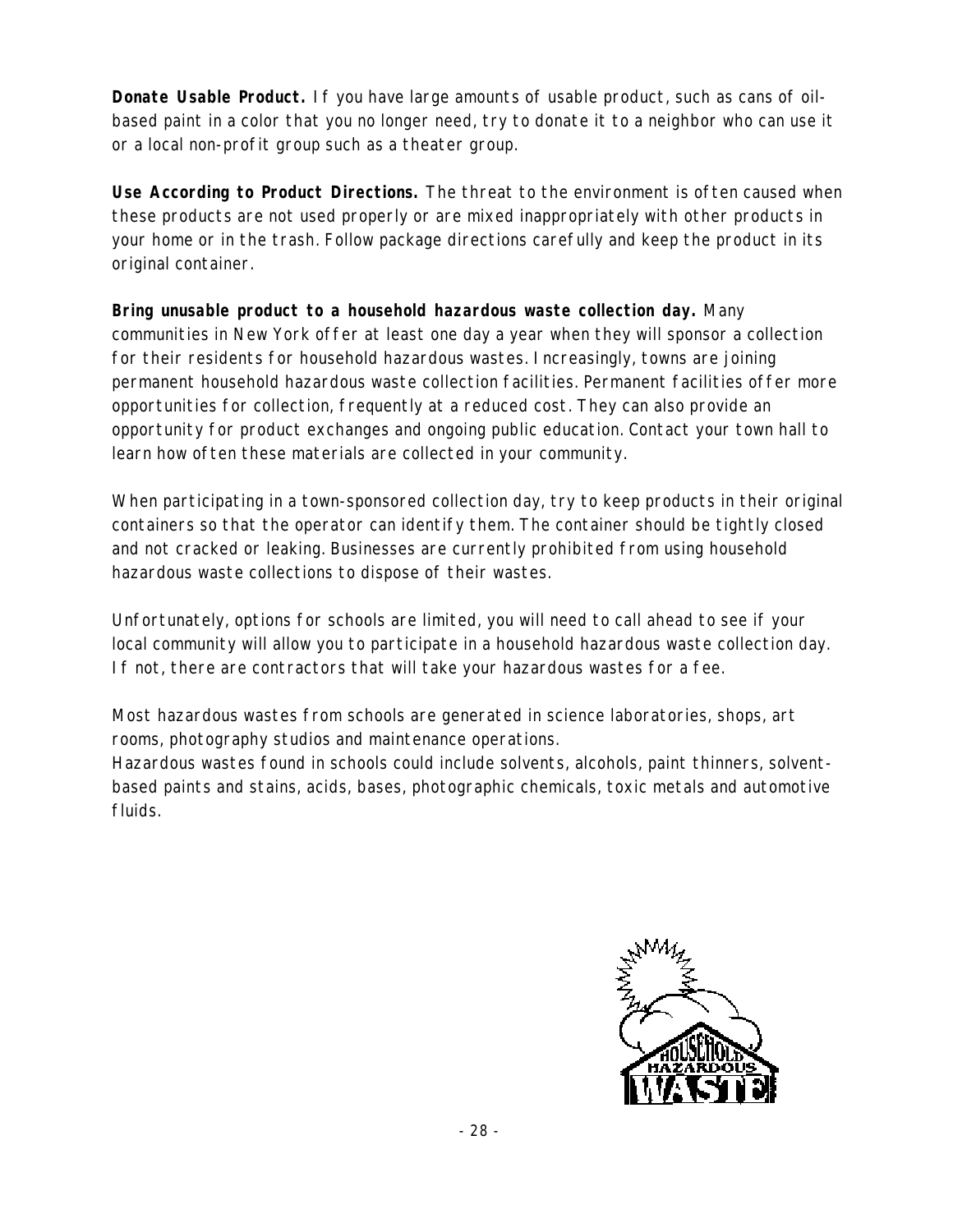#### INTEGRATED PEST MANAGEMENT

<span id="page-30-0"></span>Integrated Pest Management (IPM) on school property is a long term approach to maintaining healthy landscapes and facilities that minimize risks to people and the environment.

IPM uses site assessment, monitoring and pest prevention in combination with a variety of pest management tactics to keep pests within acceptable limits.

Instead of routine chemical application, IPM employs cultural, physical and biological controls with selective use of pesticides when needed.

Your school may already be practicing IPM to varying degrees in and around school buildings and on school grounds.

NYSDEC actively supports IPM in schools. An important resource, the IPM Workbook for NYS Schools, has been developed by us and Cornell University. It provides information on school IPM, from administration of a program, to pest identification and specific IPM practices for school buildings and athletic grounds. For further information on the Workbook, call (518) 402-8781. NYSDEC also produces the Pest Management Information Series, these brochures, are available online at **<www.dec.state.ny.us/website/dshm/pesticid/brochure.htm>**

The United States Environmental Protection Agency (EPA) also supports IPM through activities such as distribution of IPM publications, awarding grants for IPM activities, offering training, guidance and information on IPM programs at universities and national associations. You can find this information on EPA's website **<www.epa.gov/pesticides/ipm/>**

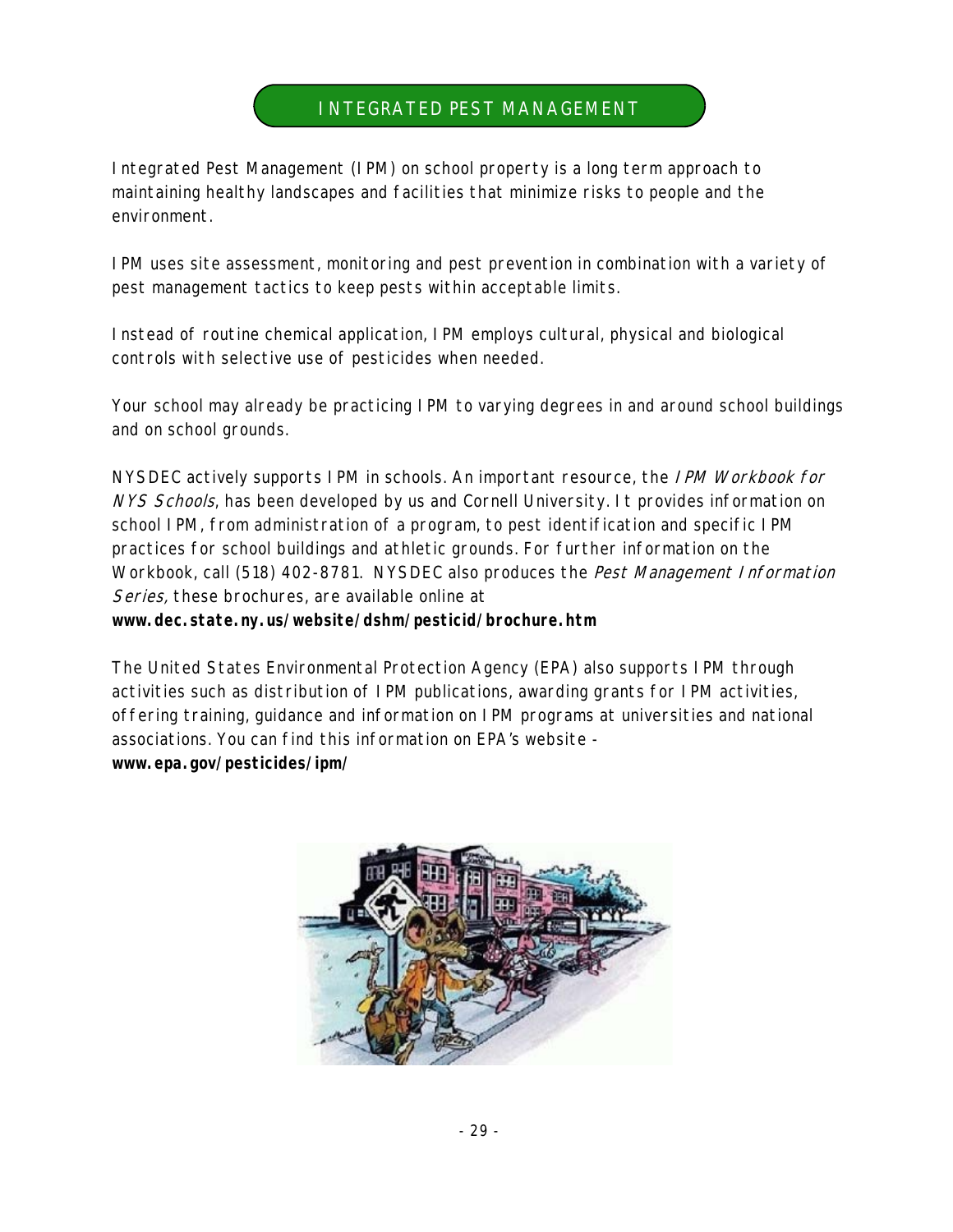#### **MERCURY IN SCHOOLS**

<span id="page-31-0"></span>Mercury is a toxic metal that has historically been used in high school chemistry labs because of its unique chemical and physical properties. However, due to an increased awareness of the health and environmental impacts, as well as some recent costly spill incidents, there has been a concentrated effort to eliminate mercury from school curriculums and safely manage existing supplies. Check out this website for more information on mercury - **<www.newmoa.org/prevention/mercury/schools/>** and you can check out our website - **<www.dec.state.ny.us/website/dshm/redrecy/mercury.htm>**

#### **Health Impacts**

Mercury exposure can occur through inhaling mercury vapors, or drinking water and eating fish contaminated with mercury and mercury compounds. Mercury is toxic to the central nervous system and internal organs. Mercury can cause harm even at low exposures. At high exposure levels, mercury may damage the brain and kidneys. Symptoms of mercury poisoning include tremors, changes in vision or hearing, headaches, irritability, and behavioral changes. The EPA has determined that methyl mercury and mercuric chloride are possible human carcinogens. Mercury passes easily across the placenta and exposure to developing fetuses can cause brain damage, mental retardation, seizures, blindness and an inability to speak.

#### **Managing Mercury in Schools**

Schools do not need elemental mercury. The human health and environmental risks associated with handling mercury do not justify its use in a school classroom. Schools should hire a licensed hazardous waste handler to clean out any mercury, mercury compounds, mercury barometers and other hazardous chemicals not being used. Mercury fever thermometers can be replaced with digital equivalents.

#### **Managing Mercury Spills**

If a mercury spill occurs at your school, regardless of the amount, contact your local Health Department.

You may want to contact your Regional New York State Department of Environmental Conservation for more information. Remember to dispose of mercury through a licensed hazardous waste vendor.

Mercury can be found in: fever and laboratory thermometers; thermostats; switches; relays; gauges: manometers, barometers, vacuum; thermostat probes; fluorescent lamps; mercury vapor lamps; metal halide & high pressure sodium lamps.

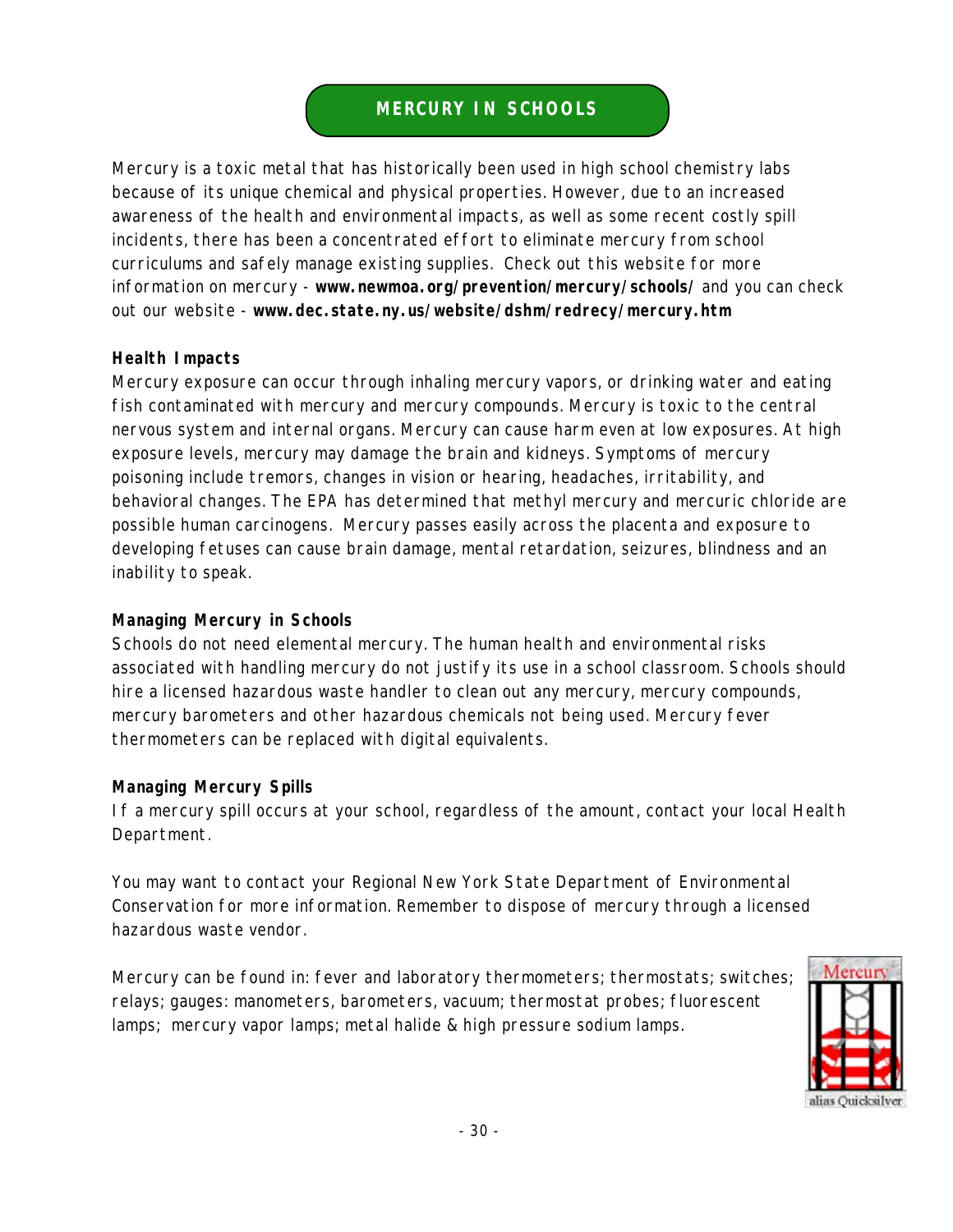#### **NEW YORK RECYCLES!**

<span id="page-32-0"></span>It is our way of promoting recycling and buying recycled in New York State. Various educational waste reduction, reuse, recycling, composting and buy recycled events will take place in August, September, October and November. This will lead to a celebration of **New York Recycles! on November 15.**

New York Recycles! is part of a national event - America Recycles. In 2003 there were thousands of events in 48 states and two U.S. territories!!

#### **How Do I Participate?**

**Recycle** the materials in your local public and private recycling program, as well as school or work. To find out what your community recycles, call your local recycling coordinator or call us at (518) 402-8705. Call us if you need information on starting a recycling program at school or work.

**Buy** products and packaging made from recycled materials. Examples are: Recycled paper products like paper towels, napkins, tissues, toilet paper, office paper (adding machine rolls, business cards, file folders, dividers, spiral notebooks, printing paper, message pads), greeting cards, wrapping paper, etc.

You can also buy recycled plastics like clothing (yes, clothing... t-shirts, sleeping bags, sweaters, etc.), plastic bags, patio furniture, carpeting, playground equipment, and the list goes on.

#### **What Else Can I Do?**

**Sponsor an event...** it's easy and you can contact us at (518) 402-8705 for more information!! We will provide you with Petition Cards and Posters!!!

#### **What Are The Petition Cards For?**



By filling out the petition card, you promise to try to recycle more, buy products and packaging made from recycled materials and are entered into a State and National drawing. (All petition cards are recycled after the drawing... **you will not have your name sold to a mailing list!!**)

#### **What Is The State Drawing?**

In 2004, over 48,000 New Yorkers signed a petition card and promised to recycle more and buy recycled products! New York State conducted a random drawing from individuals who voluntarily pledged to recycle more and buy recycled and award the state prizes.

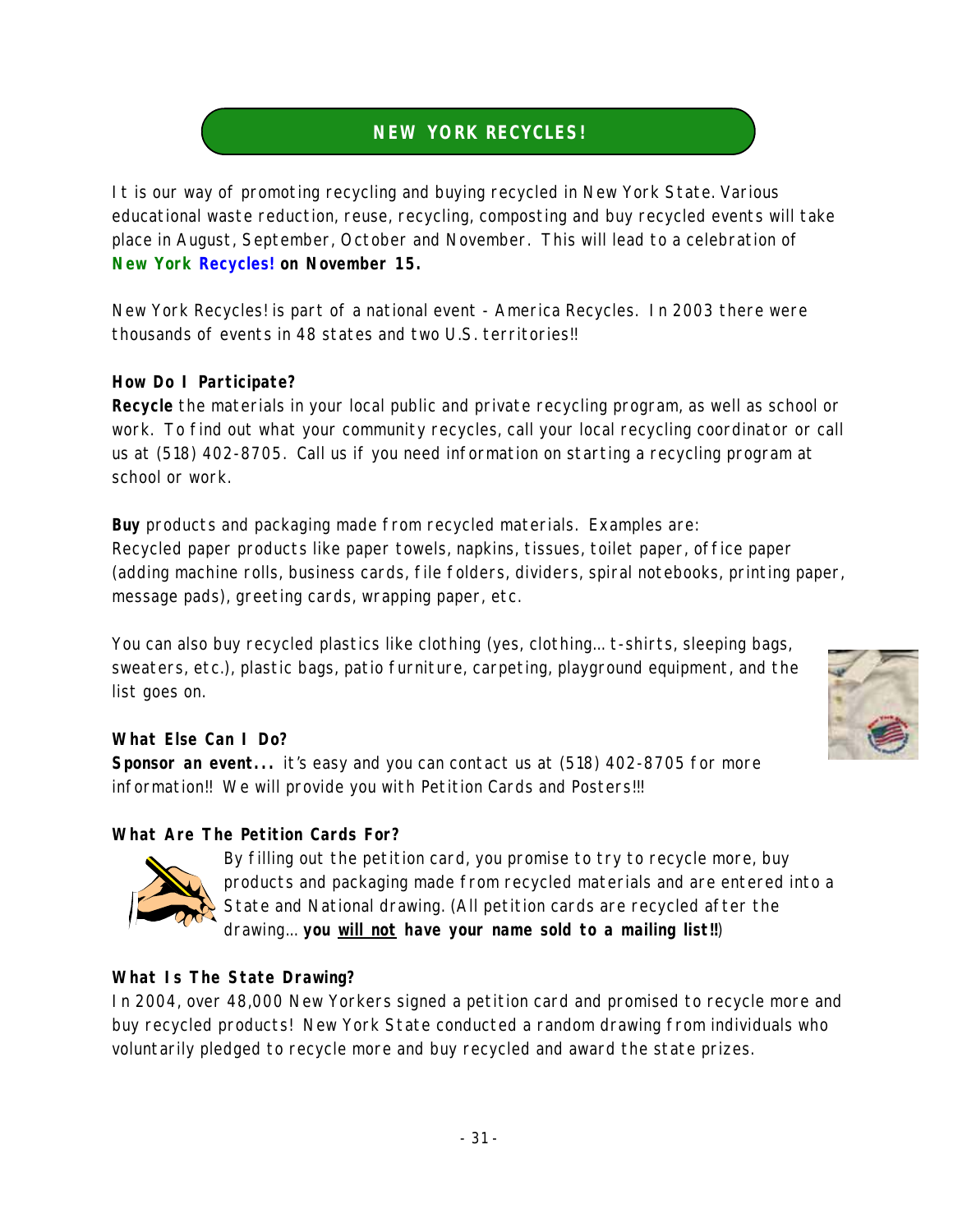#### **What Were the State Prizes in 2004?**

A Trip to Orlando, Florida donated by **Institute of Scrap Recycling Industries**  Cameras donated by **Eastman Kodak Company** \$500 Gift Certificate donated by **NYSARRR** And More!!

#### **What Were The National Prizes in 2004?**

A 2005 Hybrid Ford Escape donated by **Ford Motor Company** Trek Bikes donated by **Alcan Corporation**

#### **What Should I Do Next?**

( Hold an event in your business, school or organization;

( Learn how to join a local steering committee;

- Sign a petition card; or
- ( Just find out more about *New York Recycles!*

#### **Get Involved By...**

1 Visiting our web site at:

**<www.dec.state.ny.us/website/dshm/redrecy/recylday.htm>**.

- 1 Calling us at **(518) 402-8705** or
- 1 Writing to us at:

NYSDEC New York Recycles! P.O. Box 10279 Albany, NY 12201-5279

1 You can also check the National America Recycles web page at: **<www.americarecyclesday.org>**.

#### **2004 State Steering Committee Members**

ABC, Inc Consolidated Edison Company Eastman Kodak Company Federation of NY Solid Waste Associations Institute of Scrap Recycling Industries Lockheed Martin

NYS Association of Environmental Management Councils NYS Department of Environmental Conservation Onondaga County Resource Recovery Agency Verizon



It All Comes Back To You.

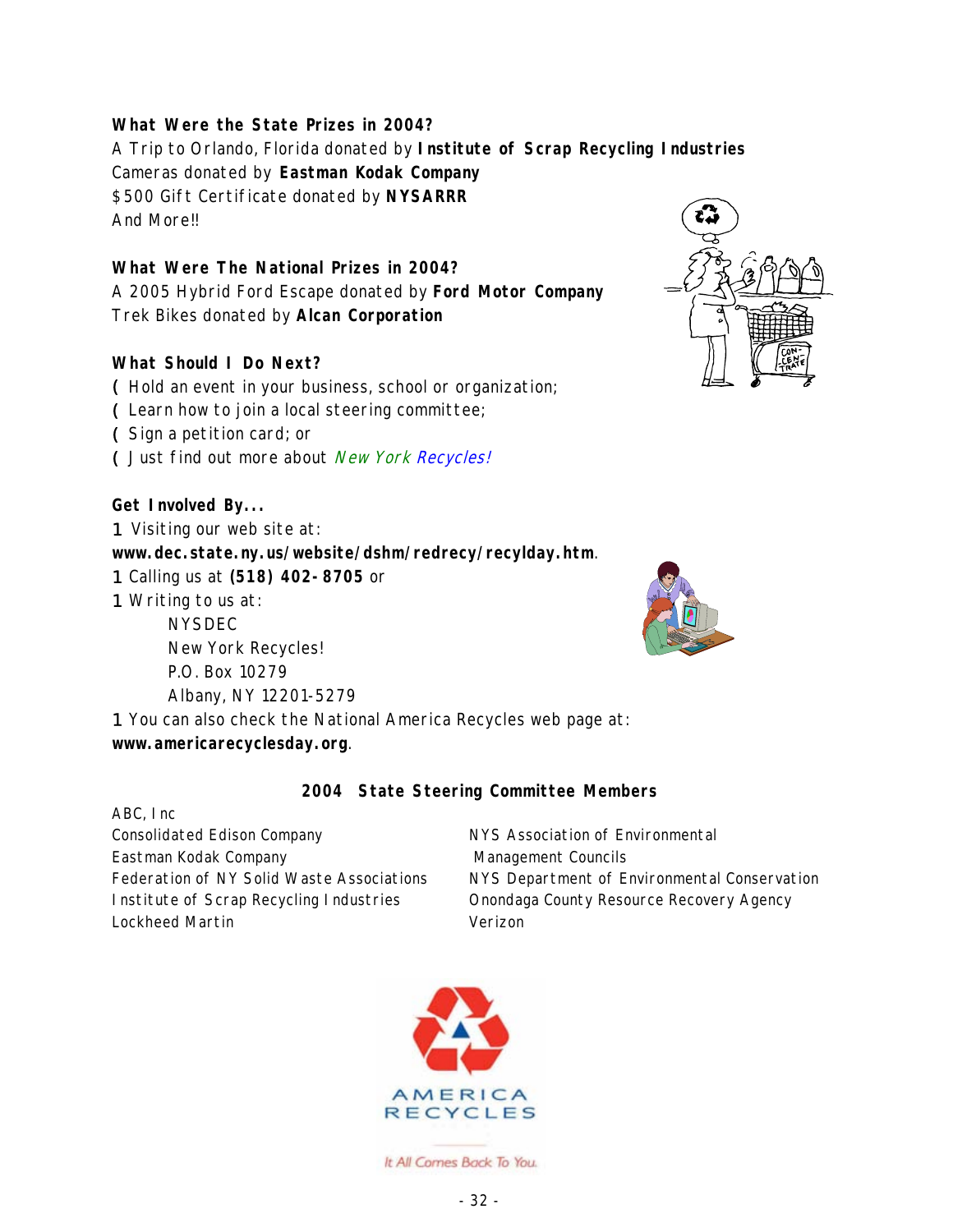#### **NEW YORK RECYCLES! PETITION CARD**

<span id="page-34-0"></span>

**Show Your Support For Recycling & Buying Recycled Products and Packaging! Buying Recycled Products and Packaging!**

Photocopy as many copies as you need!

**Sign the Petition Card and You Could Win A Trip to Orlando, Florida or other Great Prizes!!**

#### **Support New York Recycles!**

Did you know that the average person in New York State throws away more than five pounds of garbage every day? Recycling saves energy, resources and landfill space, it also reduces pollution. But to keep recycling working, we need to buy more products and packaging made from materials that we already recycle.

**Remember to recycle and to shop for recycled products and packaging.**

**- - - - - - - - - - - - - cut here - - - - - - - - - - - - - -** 

| Remember -<br>Show Your Support and Sign the Petition Card!                                                                                                                                                                                                                                                                                                                          | Return your petition<br>card to your teacher<br>or to: |
|--------------------------------------------------------------------------------------------------------------------------------------------------------------------------------------------------------------------------------------------------------------------------------------------------------------------------------------------------------------------------------------|--------------------------------------------------------|
| <b>New York Recycles!</b><br>Dear Governor Pataki<br>P.O. Box 10279<br>I (we) support recycling and recycled product procurement!<br>Albany, NY<br>Thanks for supporting it too!<br>12201-5279<br>Please enter me (us) for the opportunity to win<br>NY Recycles State prizes.<br>Anyone can sign and<br>No purchase necessary. Your name will be kept confidential.<br>win a prize! |                                                        |
| $Name_\_$                                                                                                                                                                                                                                                                                                                                                                            |                                                        |
|                                                                                                                                                                                                                                                                                                                                                                                      |                                                        |
|                                                                                                                                                                                                                                                                                                                                                                                      |                                                        |
| Area Code                                                                                                                                                                                                                                                                                                                                                                            |                                                        |
| ] Check here if you are under the age of 18.                                                                                                                                                                                                                                                                                                                                         |                                                        |
| printed on 30% post-consumer paper                                                                                                                                                                                                                                                                                                                                                   |                                                        |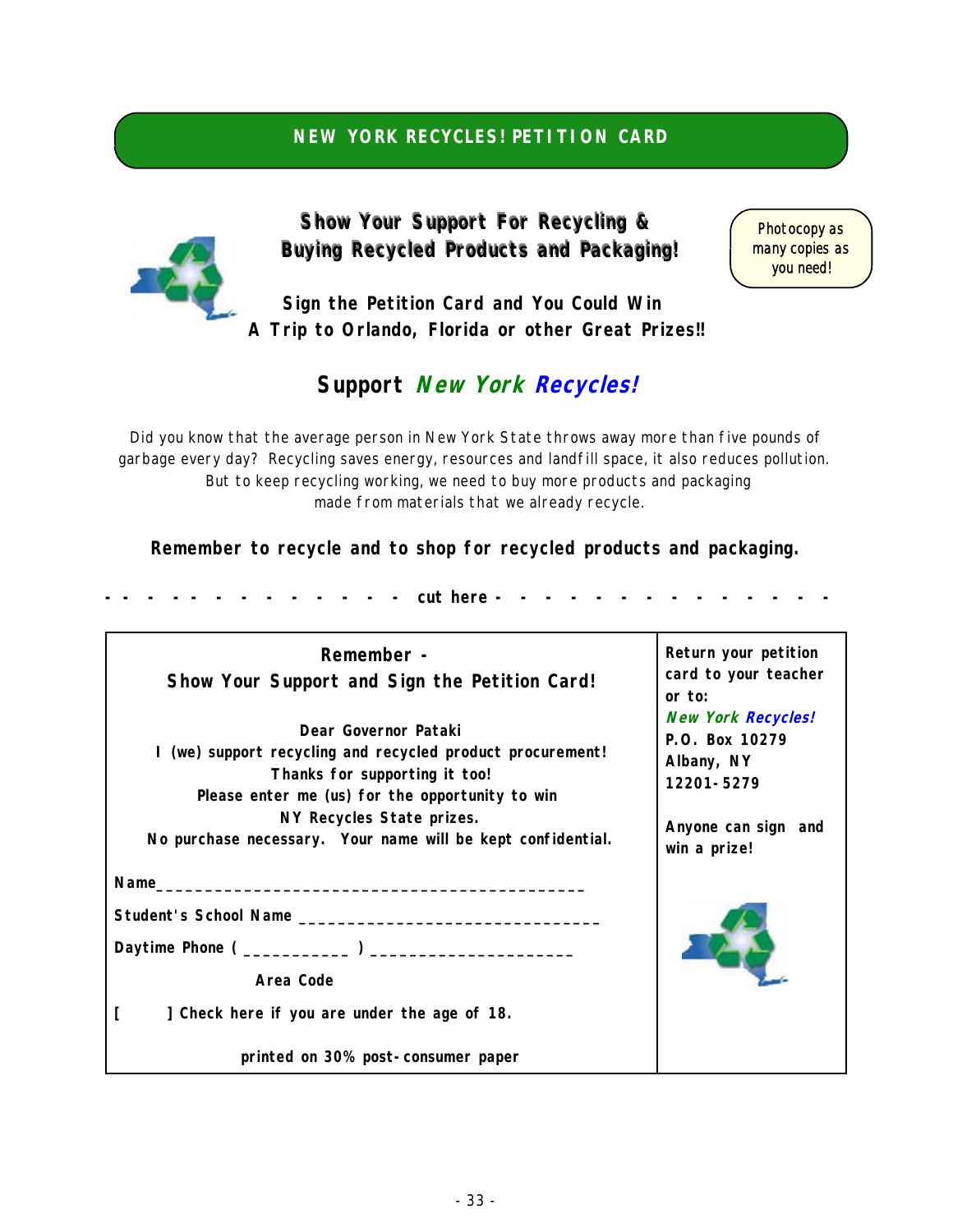#### **TEN GREAT WAYS TO CELEBRATE**

- **1. Commit to "Buy Recycled" at home and encourage the use of recycled-content products at your agency.**
- **2. Organize a display of recycled content products and packaging at your local church, office, school, grocery store or retail shopping center.**
- **3. Ask local retailers to stock more products made from recycled materials.**
- **4. Look for "safe bets" that always have recycled content: steel, aluminum, glass, molded pulp containers.**
- **5. Purchase remanufactured products and equipment such as toner cartridges, office furniture, auto parts, re-refined oil or retreaded tires.**
- **6. Teach children why "If you are buying recycled, then you really are recycling!" Organize a tour of a local facility that manufactures recycled-content products or packaging.**
- **7. Purchase products you know can be recycled in your community.**
- **8. Call or write the manufacture if one of your favorite products does not have recycled content, and ask them to change it.**
- **9. Read product labels and look for recycled content, especially post-consumer content.**
- **10. Remember, waste reduction is important too. Look for ways to not make garbage. Composting is a great way to start.**

**For more information visit:** 

**the National Website at www.americarecyclesday.org or the State Website at www.dec.state.ny.us/website/dshm/redrecy/recylday.htm or call (518) 402-8705**

**New York Recycles! is sponsored by:**

( **ABC, Inc**

- ( **Consolidated Edison Company**
- ( **Eastman Kodak Company**
- ( **Federation of NY Solid Waste Associations**
- ( **Institute of Scrap Recycling Industries**
- ( **Lockheed Martin**

( **NYS Association of Environmental Management Councils**

- ( **NYS Association of Reduction, Reuse & Recycling**
- ( **NYS Department of Environmental Conservation**
- ( **Onondaga County Resource Recovery Agency**
- ( **Verizon**

**2004 NEW YORK RECYCLES! DAY PRIZES**

**A Trip for Four to Orlando, Florida donated by Institute of Scrap Recycling Industries Cameras donated by Eastman Kodak Company Gift Certificate donated by NYSARRR**

#### RECYCLING EVENTS

Your school should conduct recycling education events. These would be a good activities to schedule for:

Earth Day (April 22), Arbor Day (last Friday in April) *New York Recycles!* (November 15). Use Less Stuff Day (November 18) Buy No Stuff Day (November 23)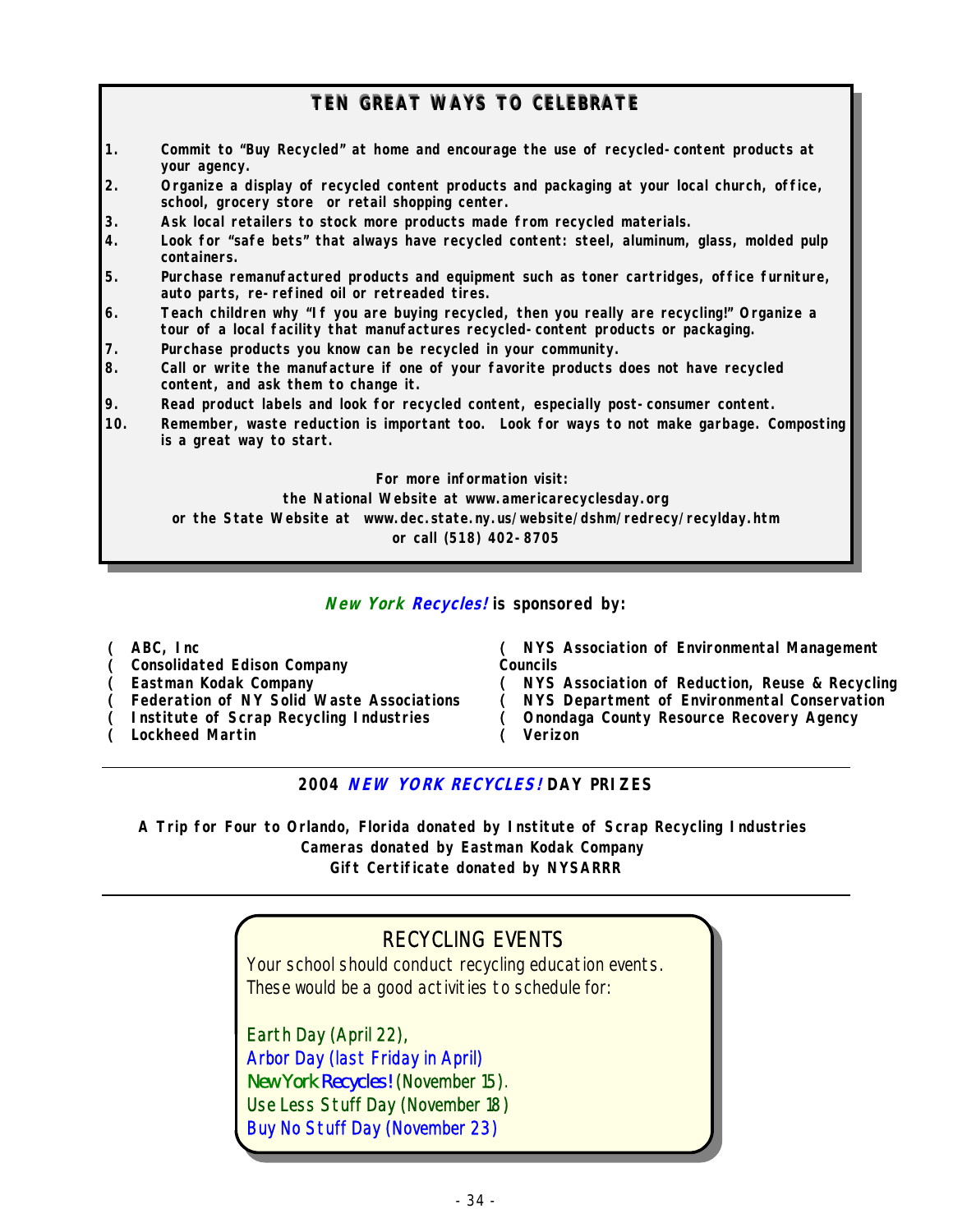#### **REUSE CRAFT IDEAS**

<span id="page-36-0"></span>**Here are some fun things you can do with materials that are found around the home and can be reused ~**

**Old Film Canisters ~**

**Holiday Decorations - The film canisters are great for Holiday Ornaments. Poke a hole in the lid and thread a piece of ribbon through it, putting a knot inside the lid and forming a loop at the other end. Snap the lid back on. Glue small beads that sparkle on the entire surface using a glue gun or white glue- cover the lid, bottom, etc. It will hang on the tree and look great!**

**Tiny first aid kits - Print out small labels to wrap around the cannister, put a cotton ball, a band-aid and an antiseptic wipe on the inside!**

**Film Cannister Rockets**

**You will need:** 

 **The center tube from a roll of toilet paper A paper plate White film cannister (can only use white) Some water One Alka-seltzer tablet** 

**First you need to make your rocket launcher. Tape the tube to the paper plate in an upright position. Decorate as desired. Put a small amount of water in the film cannister, then take it, the launcher, and an Alka-seltzer tab outside.** 

**Put the launcher on the ground in a clear area, drop the Alka-seltzer into the cannister, then quickly put the lid on the cannister, drop it in the launcher upside down and stand back!** 

**This is a great experiment. We found that you can even use half a tab and get good results. See whose can "fly" the highest. I've been told this also works with baking soda and vinegar, but haven't tried it. Have fun!** 

**Old Cardboard Tubes ~**

**Binoculars - Take two rolls and staple them together side by side. Punch holes in the top sides of the rolls and put yarn through to hang around the child's neck. They can let their imaginations go wild decorating them, whether it's simply coloring them or glueing odds and ends on. When they're done, they have a pair of binoculars. You can also use an elastic to put on some colored cellophane on the end of them.**

**Use to paint circles - Dip one end of a toilet paper tube into some paint. Press gently down on paper to paint a perfect circle. Make a whole picture with just circles, and fill in the spaces between the circles with different colors for an abstract work of art.** 

**Old Egg Cartons ~**

**Plant containers or seed starters. Poke a few holes in the bottom for drainage. Fill about 3/4 with potting soil. Plant seeds and set in a sunny window.**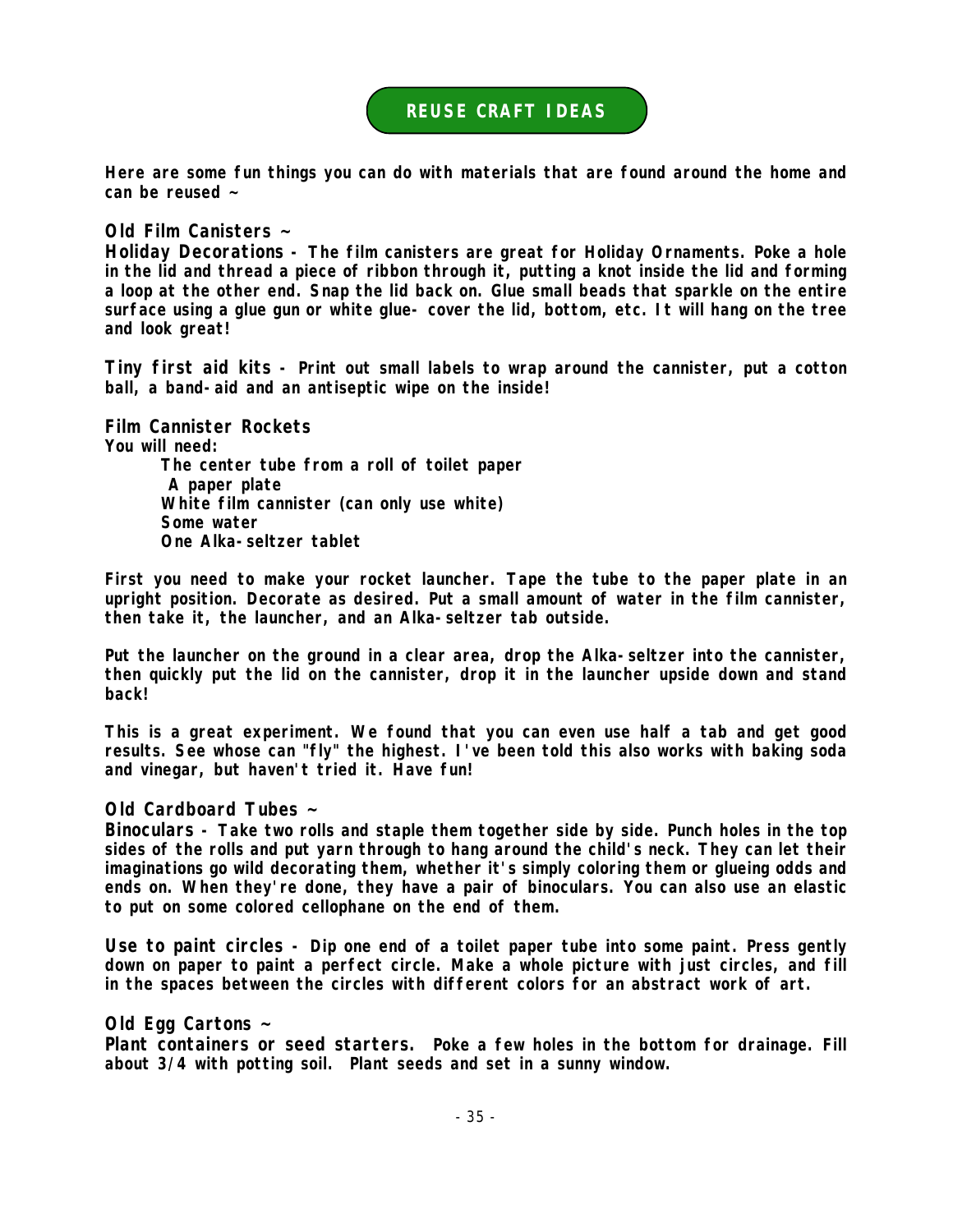**Make Tulips with Old Egg Cartons - This is an easy project kids can do by themselves or with very little help, and these flowers make a great Mother's Day present. You will need: Clean cardboard egg cartons Scissors** 

 **Green chenille (pipe cleaners) Elmer's glue Paint** 

**Cut the egg carton into separate cups, leaving some of the middle "pop-up" sections. Cut the main cups into the pointed shape of the tulip petals. With the point of the scissors or a sharp pencil, poke a hole in the bottom of each cup. Paint and decorate each cup however**

**you like.** 

**Cut the little center "pop-up" sections between the egg cups into small pointed shapes that will go beneath the tulip cups. Poke a hole in the center of each and paint green. When the pieces are dry, poke a piece of green chenille through the holes. Tie a loop on the end in the cup so it can't pull back out, and add a dab of glue between the two sections. Shape the chenille into leaf shapes and leave a few inches at the bottom for the stem.**

**You can stick the stems of several flowers into some clay or floral foam in the bottom of a pot. Or just tie together and wrap with pretty paper and a ribbon to give to mom!**

**Old Brown Paper Bag ~ Easy (and Cheap) Valentine Pin - (may be appropriate for older children) You will need: Brown paper bag Hershey's kiss wrappers White glue Pin backing** 

**1. Cut two identical hearts out of the brown paper bag. Glue them together - just use a thin strip of glue around the edges, and leave an opening at the top.**

**2. When the glue is dry, stuff a little bit of cotton or kleenex into the inside, just enough to give the heart a little roundness.**

**3. Unwrap 2-3 red Hershey's kisses. Flatten the wrappers. Using a flat brush, spread glue on the back of the wrappers and press them onto the heart shape. Wrap the edges around the heart. The back of your pin won't be very pretty, but nobody will see the back when you're wearing it!**

**4. Unwrap 2-4 silver Hershey's kisses. Flatten the wrappers and then fold/coil them tightly. Glue around the edges of the heart, end to end.** 

**5. Decorate the middle of the pin any way you want. I crumpled up two red wrappers and glued them offset, they sort of look like flowers. You could glue on little candy hearts or dried flowers, or a picture of a heart...just about anything.** 

**6. Glue a pin to back**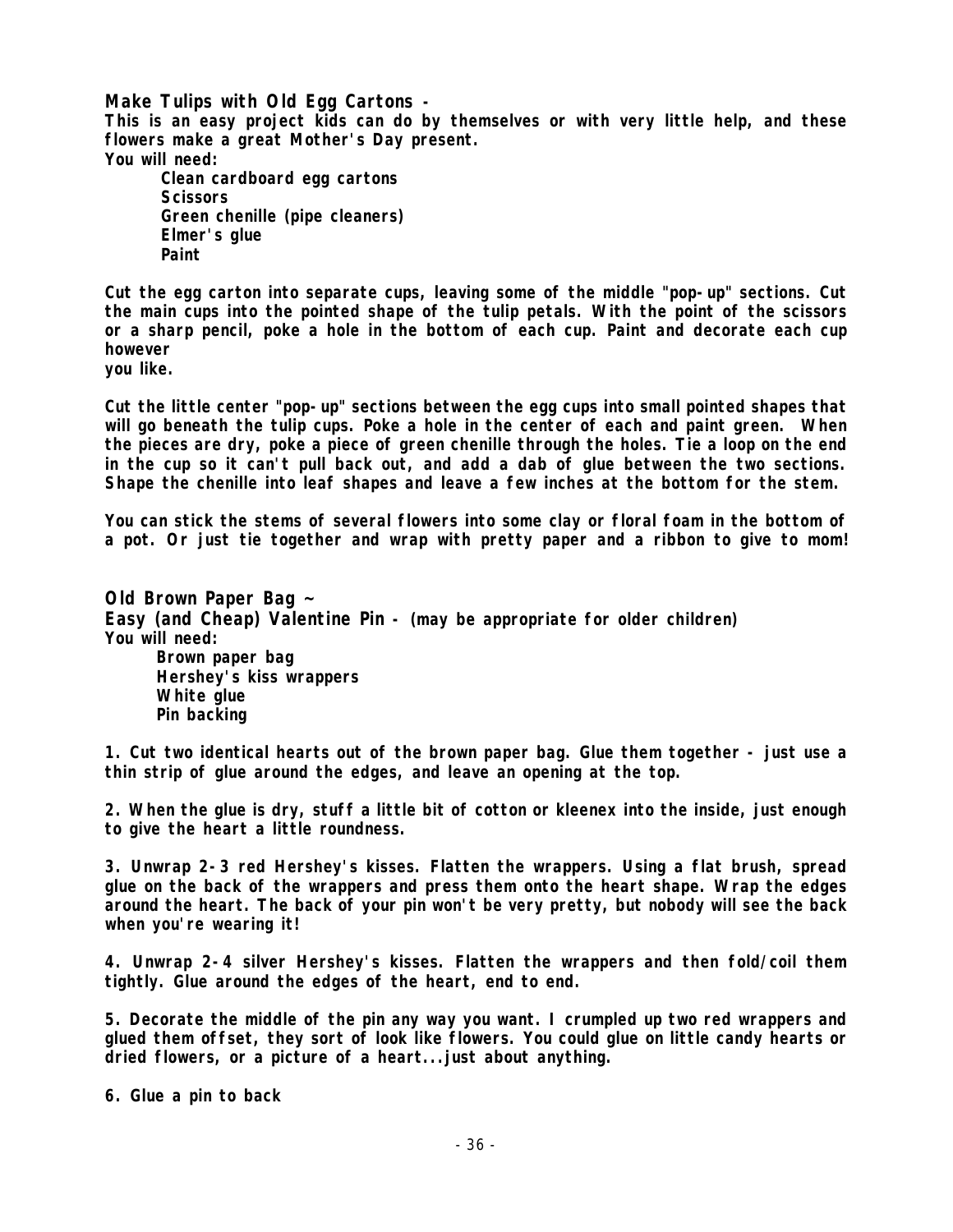**This Is a Fun Holiday Project For Kids ~ You will need: Brown paper bags, or brown construction paper Red, white and black paint White glue** 

**Trace around the child's shoe on the brown paper. Cut out the foot shape. This is the head of your reindeer, the heel part will be the nose.** 

**Trace around the child's hand and cut out the shape. Fingers should be spread apart. These are the reindeer's antlers. Glue them to the top of your reindeer's head.** 

**Paint two black dots for eyes on the reindeer's face. Paint a big red nose on the bottom of the reindeer face (on the heel).** 

**If desired, paint a tiny white dot on each of the eyes.** 

**Things You Can Do with Berry Baskets ~**

**Make Snowflake decorations - Cut out the bottom of the basket. It will look like the shape of a snowflake. Dip it in white glue, dip it in glitter, add a hanger, allow to dry and proudly hang it on the Holiday tree!**

**Bubble blower - This is great fun. Fill a bucket with water and liquid soap. Dip the baskets into the water and wave gently in the air to make tiny bubbles.** 

**Easter baskets - Decorate with ribbon (weave the ribbon in and out through the slats). Attach pipe cleaners or wire to make a handle. Cover the bottom with shredded ribbon, paper, or "grass", and fill with Easter candy.** 

**Things You Can Do with Wire Hangers ~**

**Dream Catcher - Just bend hanger in circle, wrap with ribbon, make web by overlapping ribbon with yarn, add beads or feathers if wanted. Add fringe by tying on longer pieces of yarn at bottom and adding feathers and/or beads.** 

**Holiday Candy Wreaths - Use old hangers to make candy wreaths for the holidays. Take the hanger and stretch it into an appropriate shape (circle for x-mas, heart for valentines, 4 leaf clover for St. Pat's) and tie wrapped candy pieces on with ribbon or string. I use recycled ribbon from gifts.** 

**If possible, attach a small pair of children's scissors to cut off candy. If your recipient just unwraps each piece, they will have a decorative wreath even after the candy is gone.**

**Make a Snowman out of an Old Bleach Bottle! (May be appropriate for older children) You will need: 1 bleach bottle (make sure it is well rinsed) white yarn 12" by 12" tan colored felt glue 2 eyes (black felt, buttons, or googly eyes) Tool to make small holes in plastic bottle**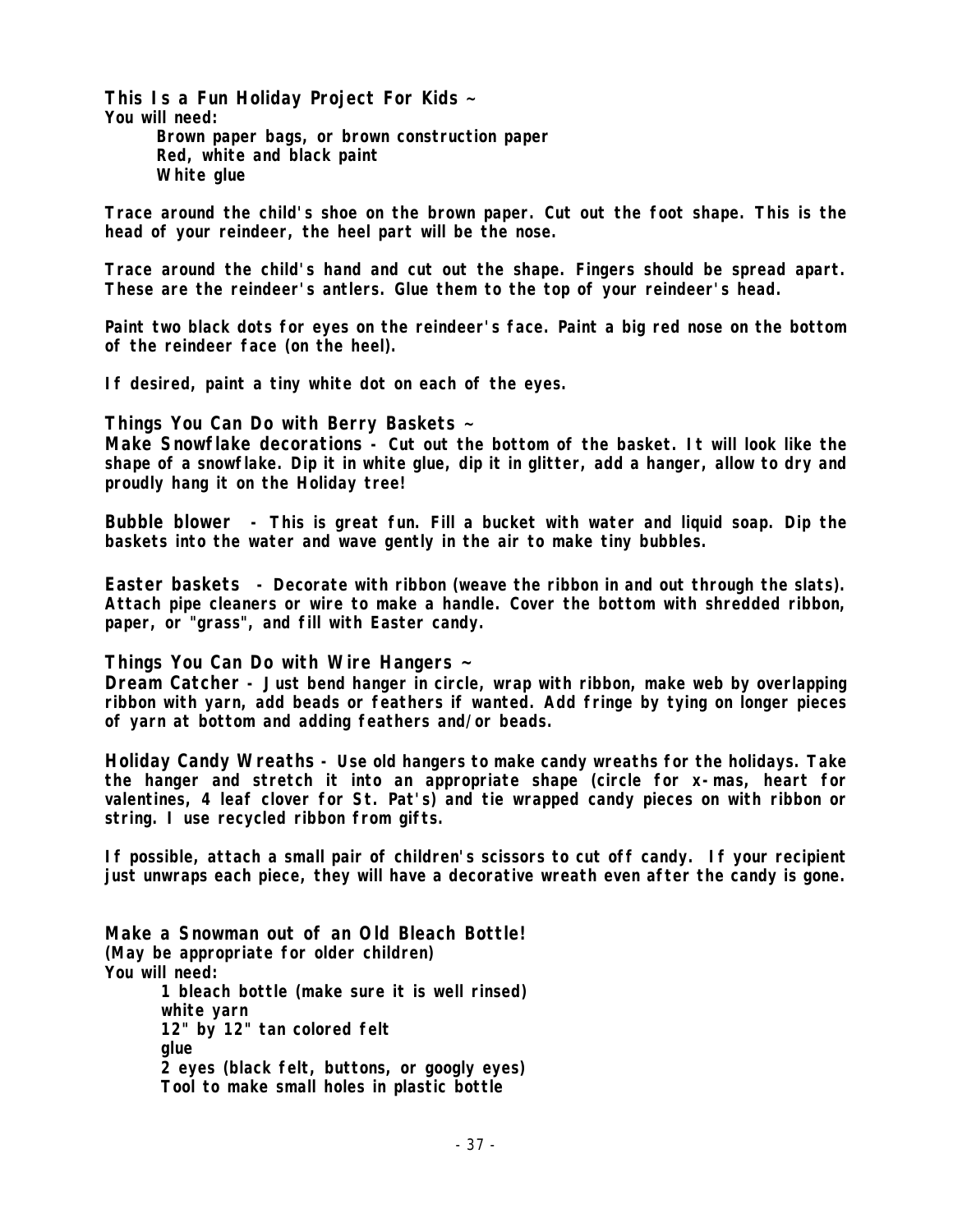**Wire 1/4 yard of red material 14 inches of curly chenille Any material for a ladies collar** 

**Step 1: Cut the bottle in half. First make the man Santa. You decide the size of face you want and make a circle with a pencil.** 

**Step 2: Make plenty of holes all around the circle.** 

**Step 3: Cut the flesh felt in a circle and glue to the bottle.**

**Step 4: Now start inserting the white yarn, leaving 2 inches on the lower holes and 1 inch of yarn on the upper holes. String the yarn in and out of each hole,(this makes the beard) and the hair line.**

**Step 5: Add on the eyes and mouth if you have one. Make sure you have yarn going across for the mustache. You may have to cut the mustache to your liking. Take the red material and make a triangle hat. At the tip of the hat add on a bell.** 

**Step 6: Take the red felt and cover the back side of the bottle. Stretch a piece of wire across the back so you can hang it up. Attach the wire to each side real tight.** 

**Step 7: Now you glue on the red hat and glue on the white chenille for the RIM of the hat.** 

**DO THE SAME STEPS FOR THE MRS. SANTA LEAVING OUT THE FOLLOWING: No beard, no mustache. And the last thing for Mrs. Santa is to add on the collar.**

**Santa and Mrs. Santa can stand by them selves or they can hang on the wall or door.**

**Plastic Soda Bottles ~**

**Soda Bottle Bird Feeder -** 

**Sand and paint the bottle. Poke 4 holes in the top of the bottle, just below the lid. Insert two long pieces of wire - the wires will form a X. Attach the ends of the wire to a plastic lid by poking holes in the rim and twisting the wire through. Poke two more holes in the bottom of the bottle, on opposite sides. String another piece of wire or string through these holes to hang the feeder. Fill the bottle with the seed and hang it from a tree. (NOTE: You might be able to find a kit at K-Mart, Target, or your garden center that contains the adapter to convert bottle to bird feeders. Usually quite cheap!)** 

> **Make a Bird House - Turn the bottle on its side. Cut little windows/doors high up on the sides. Paint or cover the bottle with fabric. Hang from tree branches for birds to nest in.**

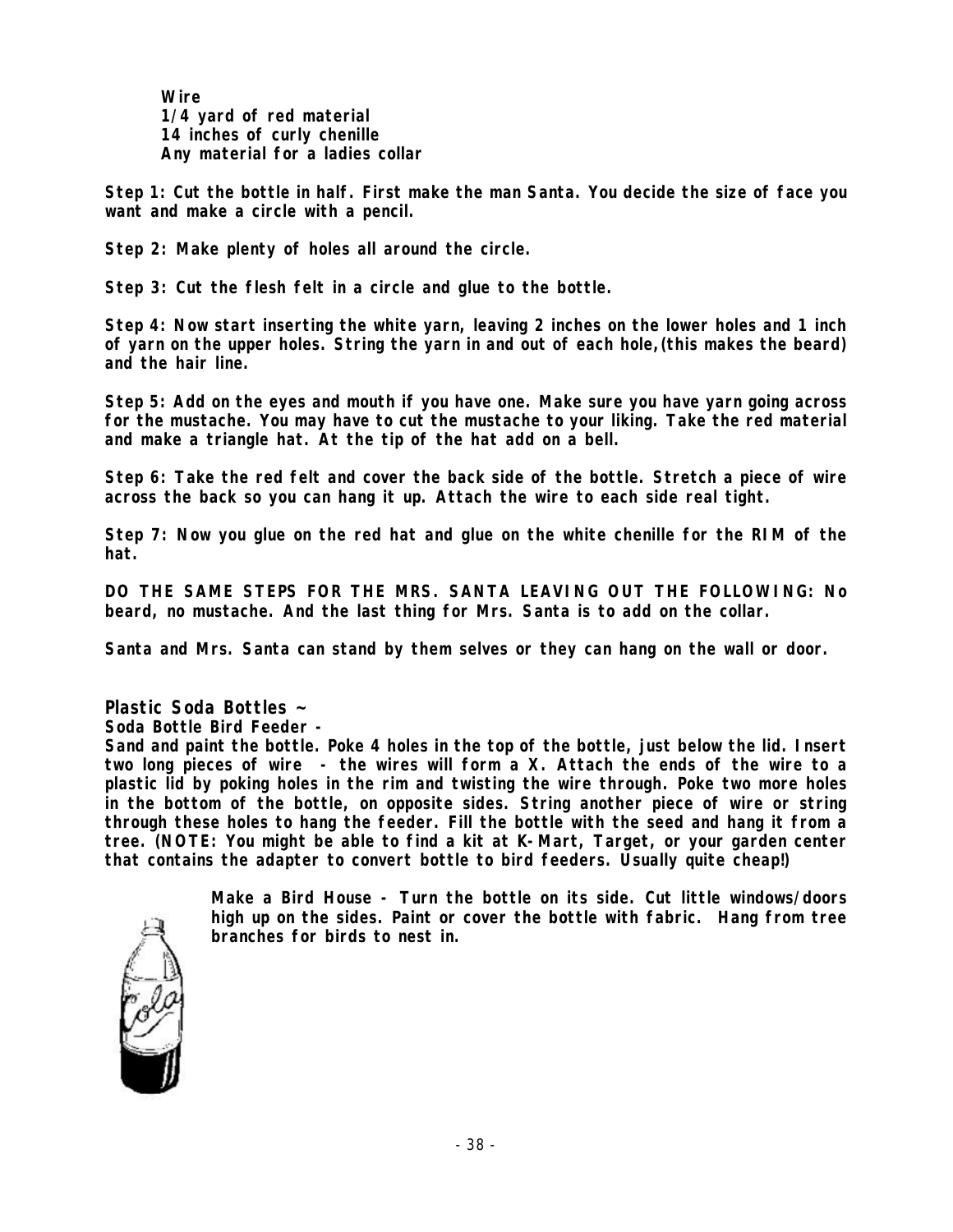<span id="page-40-0"></span>

**Recycling Paper... Environmental Savings For every ton of paper recycled, we...**  Save 463 gallons of oil. Save 7,000 gallons of water. Make 60 pounds less of air pollution. Save 3 cubic yards of landfill space. Save 4,100 kilowatt hours of energy. Save 17 trees. Reduce carbon dioxide emissions by 850 pounds per year!



**Recycling Steel... Environmental Savings For every ton of steel (metal) recycled, we...** Use 40 percent less water than used to make virgin steel. Reduce air pollution by 86 percent. Reduce water pollution by 76 percent. Save enough energy to run a 60 watt light bulb for 26 hours. Save 2,500 pounds of iron ore, 1,000 pounds of coal and 40 pounds of limestone.





**Recycling Aluminum... Environmental Savings**

**For every ton of aluminum recycled, we...** 

Reduce energy use by 90 percent.

Save enough energy recycling just one can to run a TV for 3 hours.

Reduce air pollution by 95 percent.

Reduce carbon dioxide emissions by 13 tons!

#### **Recycling Glass... Environmental Savings**

**For every ton of glass recycled, we...** 

Save enough energy to light a 100 watt light bulb for 4 hours. Save 9 gallons of fuel oil.

Save 25 percent of the energy necessary to make glass with virgin materials.

- 39 -